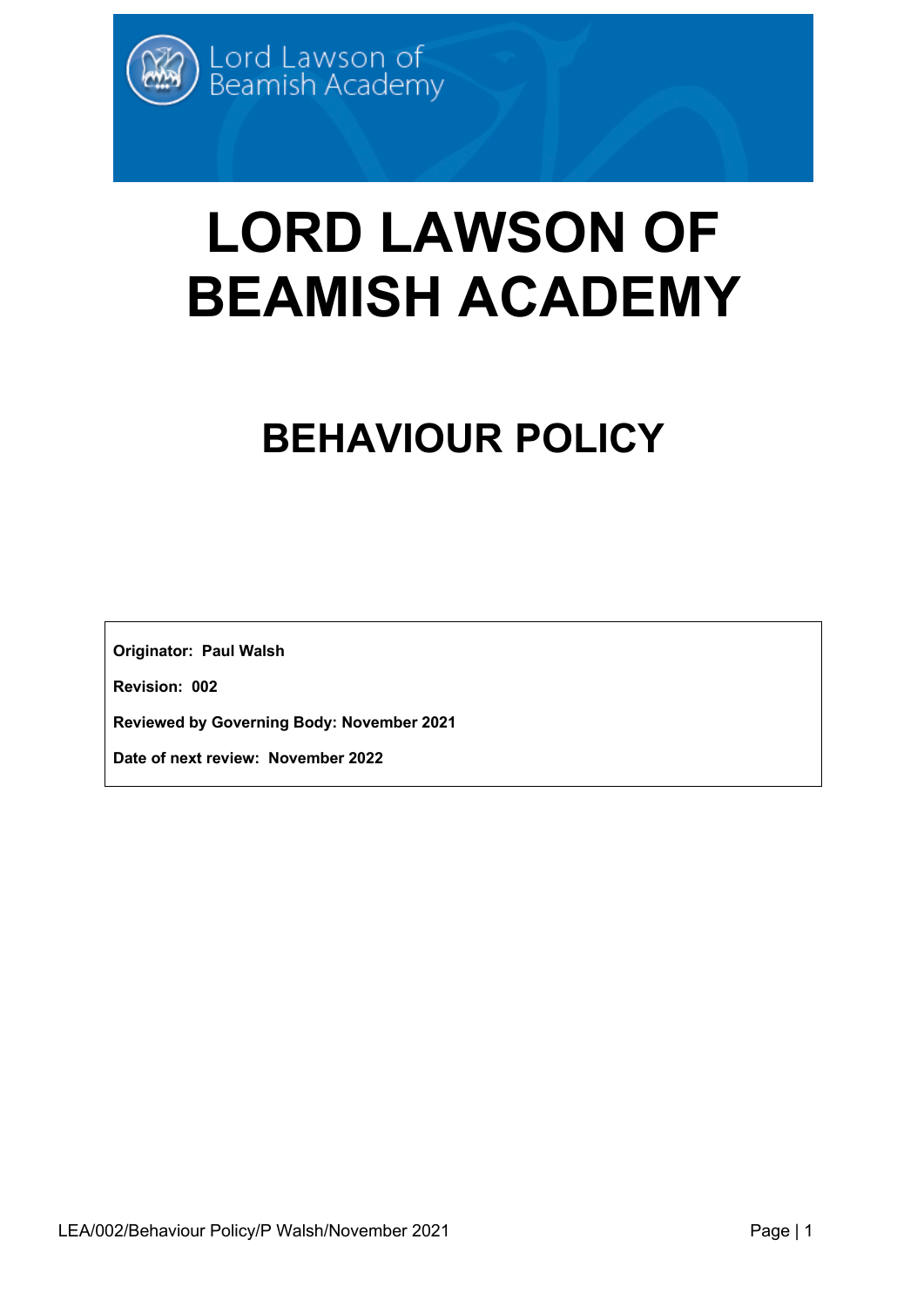

INDEX

|                                                                                   | Page No.    |
|-----------------------------------------------------------------------------------|-------------|
| <b>Policy Aims</b>                                                                | $(3 - 4)$   |
| <b>SECTION</b>                                                                    |             |
| 1. A consistent Approach to Behaviour Management,<br><b>Teaching and Learning</b> | $(5 - 6)$   |
| 2. Academy Leadership                                                             | $(6 - 7)$   |
| Classroom Management, Teaching and Learning<br>3.                                 | $(7 - 8)$   |
| 4. Praise and Sanctions                                                           | $(8 - 9)$   |
| 5. Behaviour Strategies and the Teaching of Good Behaviour                        | (9)         |
| 6. Sexual Harassment and Sexual Violence                                          | (11)        |
| <b>Continuing Professional Development</b><br>$\mathcal{L}$                       |             |
| 8. Student Support Systems                                                        | $(11 - 12)$ |
| 9. Liaison with parents/carers and other Agencies                                 | $(12 - 13)$ |
| 10. Managing Student Transition                                                   | $(13 - 14)$ |
| 11. Organisation and Facilities                                                   | (14)        |
| 12. Student Behaviour Outside the Academy Gate                                    | (15)        |
| 13. The Use of Detention                                                          | (16)        |
| 14. Confiscation of Inappropriate Items                                           | $(17 - 18)$ |
| 15. The Use of Reasonable Force                                                   | (19)        |
| <b>APPENDIX</b>                                                                   |             |
| Appendix 1: Consequences of Misbehaviour Within<br>Lessons                        | $(20 - 25)$ |
| Appendix 2: Praise and Consequences – Rewards                                     | (26)        |
| Appendix 3: Praise and Consequences – Consequences                                | (27)        |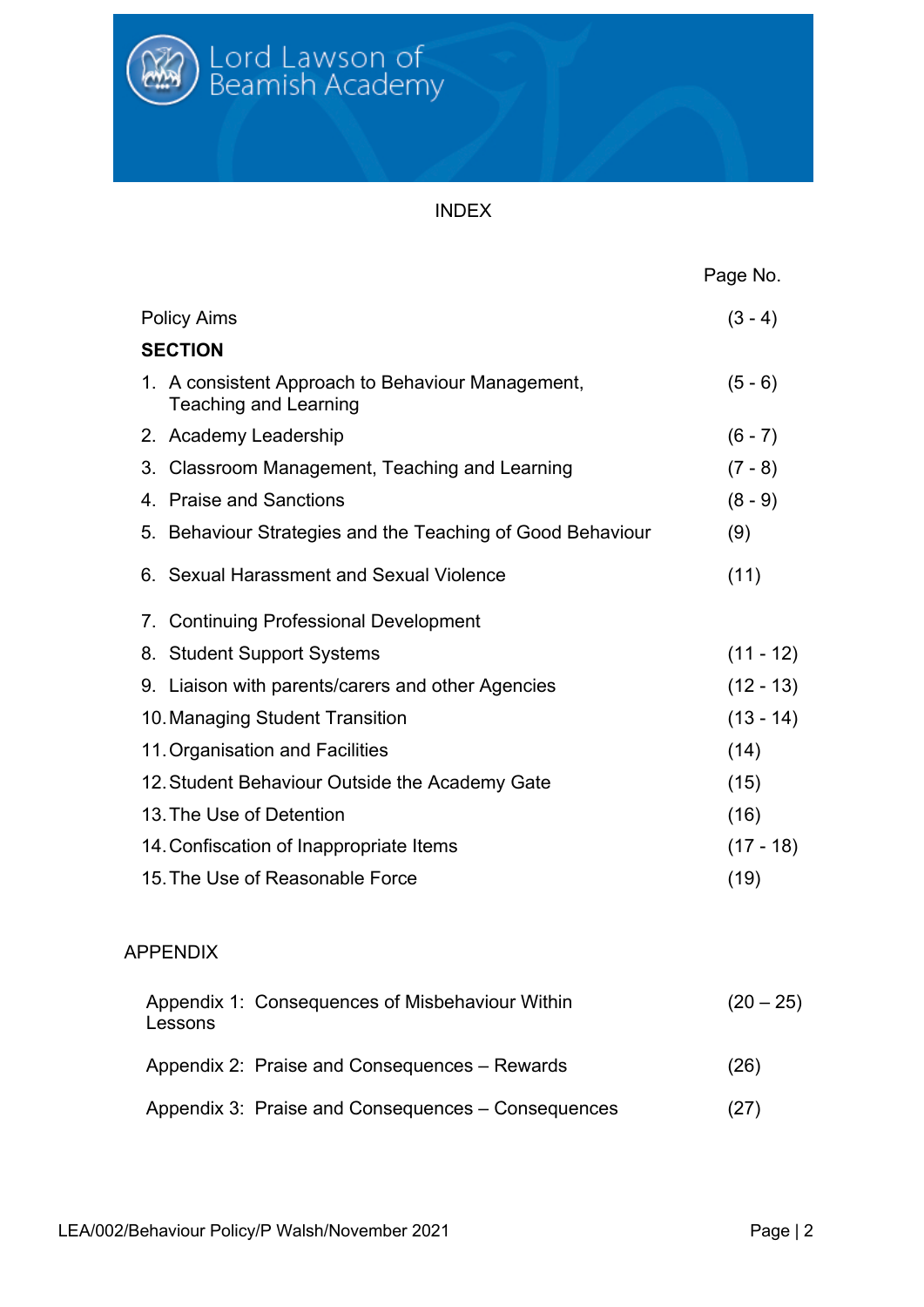

#### **BEHAVIOUR POLICY (Managing Learning through the respect ethos)**

The aims of this policy are in line with our ethos and values:

 Lord Lawson of Beamish is an academy based on the principle that all people are entitled to educational opportunities in their own community at any time of life.

 We aim to promote an Academy environment which will foster the intellectual, aesthetic, moral, spiritual, cultural, physical and social development of all our students and where students will enjoy their learning.

We believe that equality of opportunity is an entitlement necessary for our Academy community to flourish and that students and staff should be treated as individuals with particular needs and aspirations.

We aim to develop positive relationships between students and staff.

We seek to achieve an atmosphere of mutual respect where working together and consideration for others are paramount and where all students have structured opportunities to participate in Academy life.

 We aim to develop effective collaborative practice with other Academies, with colleges, training providers and other agencies.

 We believe that extra-curricular activities are an essential part of Academy life and that all students should be encouraged to participate.

The Academy strives to produce excellence in all it does.

Central to the policy is the main aim of our equal opportunities policy which reads as follows:

Lord Lawson of Beamish Academy is committed to equal opportunities and aims to be an Academy where everyone:

 Is respected and respects others Takes part in the life of the Academy Achieves to their potential Develops skills essential to leading a successful life Exercises choice

We believe that no-one should receive less favourable treatment on the grounds of: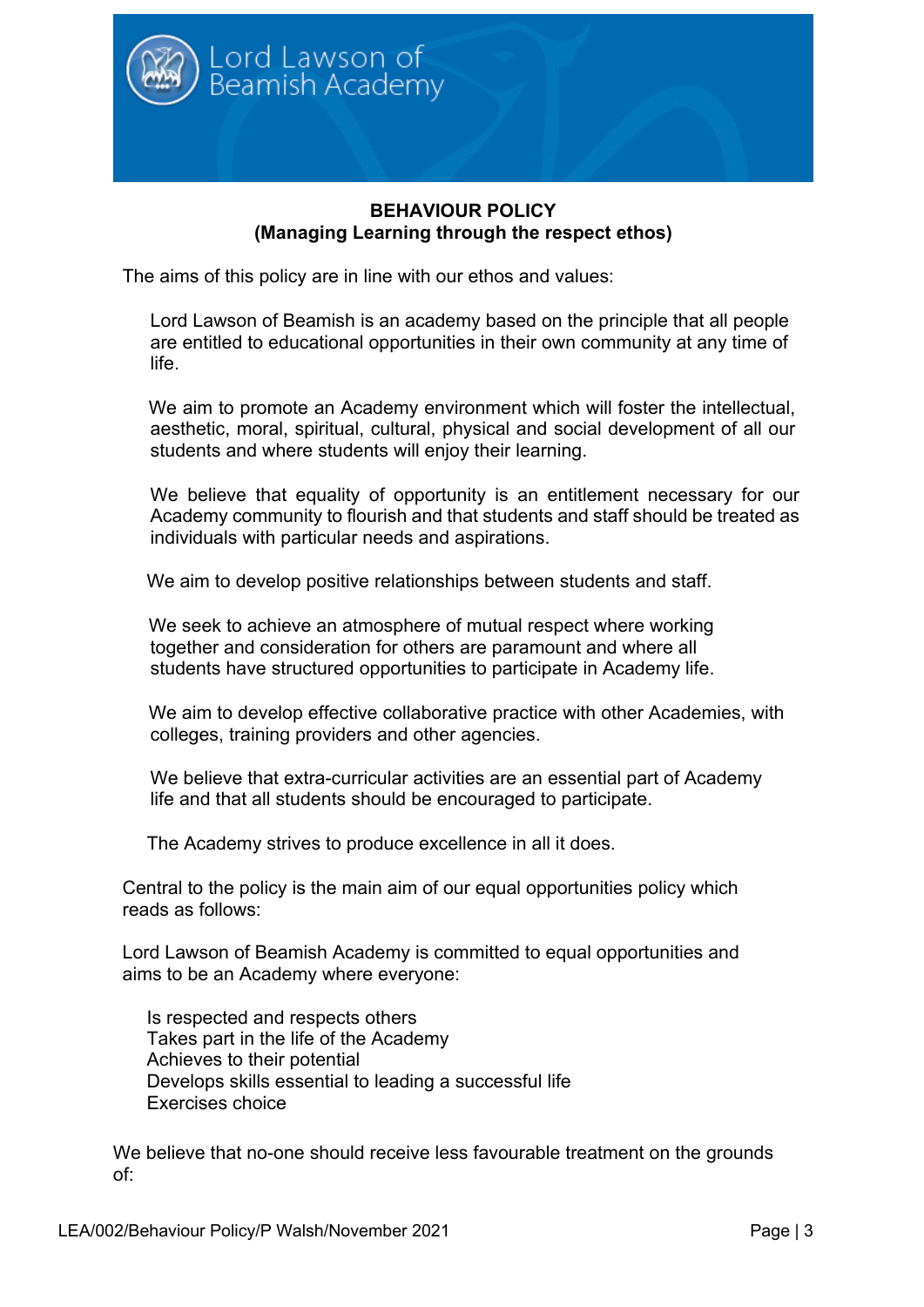

Race, disability, physical ability, age, income, religion/belief, colour, ethnic or national origin, marital status, gender, gender identity, sexual orientation, nationality or trade union membership.

The purpose of the policy is to ensure that unlawful discrimination (either direct or indirect) and other undesirable behaviour including harassment does not occur.

In addition, within the whole Academy community the following occurs:

- o Good behaviour is recognised via our praise system.
- o Sanctions are always applied consistently for unacceptable behaviour including bullying and violence.
- $\circ$  Appropriate action is taken to reduce the risk of poor behaviour occurring, including particular action to prevent a disproportionate number of behaviour issues arising amongst vulnerable groups of students.
- o Students whose behaviour and attendance deteriorates through events such as bereavement, abuse or through divorce, separation of parents are identified and supported.
- o All Academy staff model positive behaviour and promote it through active development of students social, emotional and behaviour skills including via the curriculum and in Academy life generally.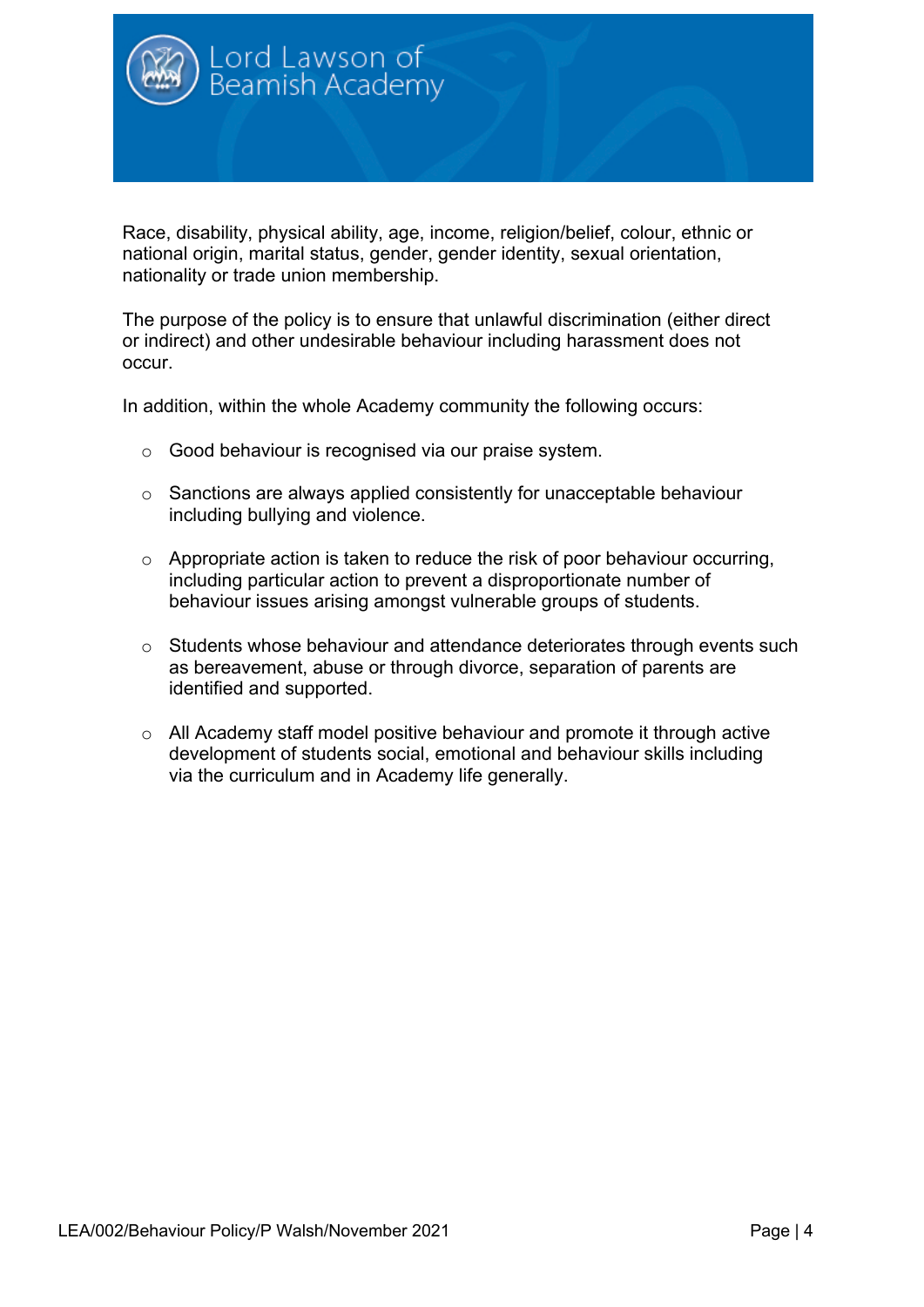

#### **A consistent approach to Behaviour Management, Teaching and Learning**

Behaviour is managed via the positive behaviour management system and the consistent application of consequences and where necessary our Staged report process (See Appendix 1)

We aim to identify students who are persistent offenders or are beginning to be noted due to low level disruption. Where this occurs we:

- Ensure staff follow through issues with students indicating what must be done to improve.
- Ensure that staff discuss with parents/carers the Academy's concerns and agree a common way of working to help students make improvements to their behaviour.
- Establish the best way of communicating with parents/carers (phone, e-mail, meetings, written or combinations of these) and provide regular feedback on progress being made.

We believe consistent experience of good teaching engages students in their learning and this reduces instances of poor behaviour. The consistent application of good behaviour management strategies helps students understand the Academy's expectations and allow staff to be mutually supportive.

- Assess staff needs and build into internal staff professional development programmes, specific opportunities to discuss and learn about behaviour e.g. Induction, whole staff CPD and departmental development time.
- Identify those students who have learning and behavioural difficulties or are experiencing crises and agree common ways of managing and meeting their needs.
- Ensure senior colleagues are highly visible at particular times of day to maintain a sense of calm and order.
- **Ensure senior managers regularly walk the Academy building, going into** classrooms and monitoring the consistent application of the Academy's policy and use of rewards and sanctions.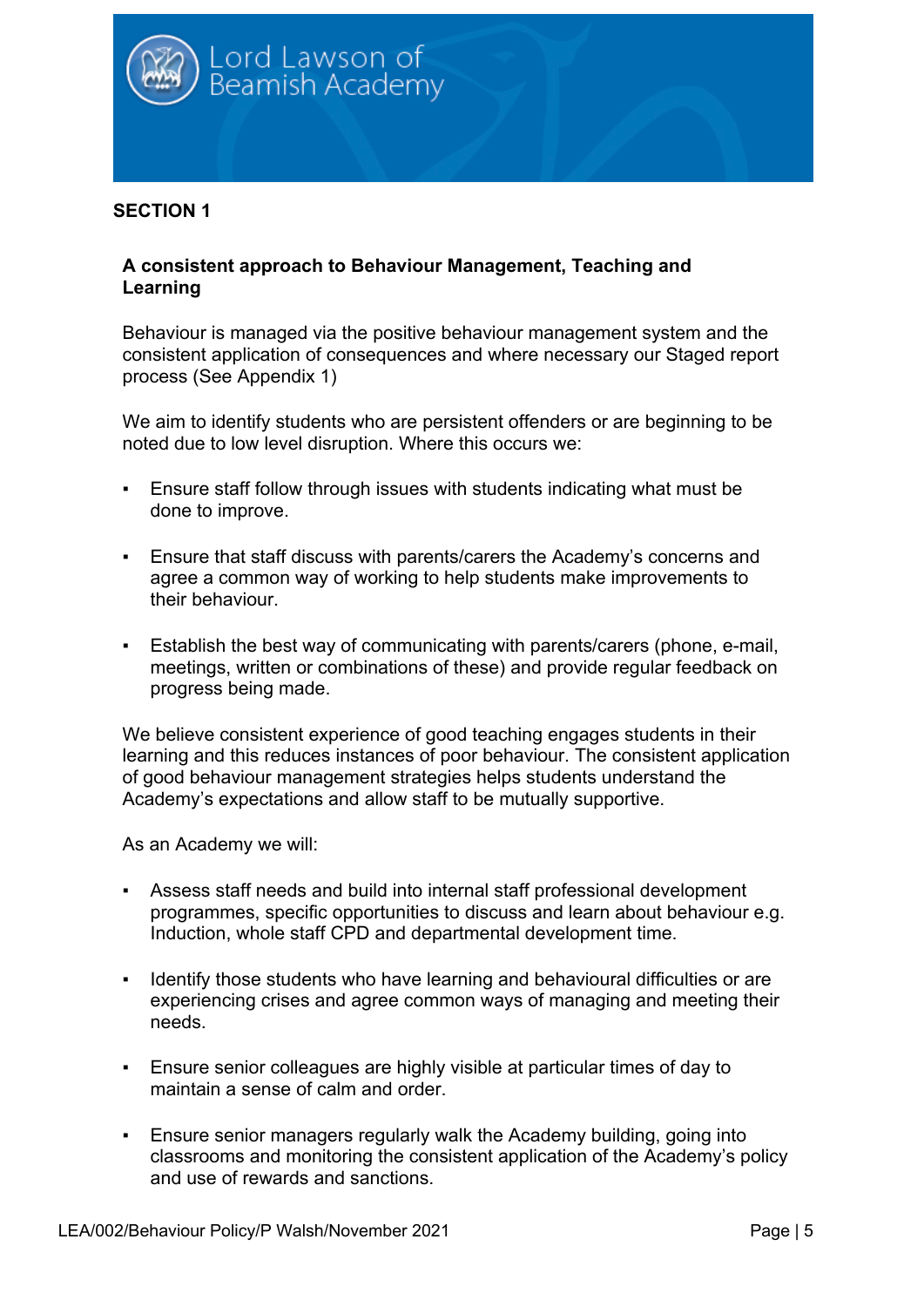

It is vital this occurs as consistent application is vital if the policy is to be valued.

# **SECTION 2**

#### **Academy Leadership**

Effective Academy leadership is central when creating a climate of security and good order that supports students in managing their behaviour. The policy needs to be understood and applied consistently by all staff. The leadership team and governors have a central role in identifying and developing values and expectations that are shared by students, parents, carers and staff. They have a responsibility to 'lead from the front', however, leadership to support positive behaviour must be shared across the whole staff – including senior and subject leaders, pastoral staff, classroom teachers and support staff. This will become very apparent in developing the ethos for the Academy.

Parents/carers have a responsibility to support the high expectations of the Academy and the governors play a pivotal role in monitoring and supporting the policies adopted.

- In partnership with parents/carers, set high expectations for students and staff in all aspects of the Academy's life and show how they are to be met. For example:
	- o In the application of the consequence system
	- o By guidance on how to improve their work
	- o Reporting to parents/carers at regular intervals on academic progress and
	- o Attitude to Learning (A2L)
	- o Identify issues early and communicating with parents/carers as
	- o appropriate
	- o A2L reported at each data drop
- Ensure senior leaders use opportunities such as assemblies to articulate their expectations and reinforce them by their visibility around the building during the day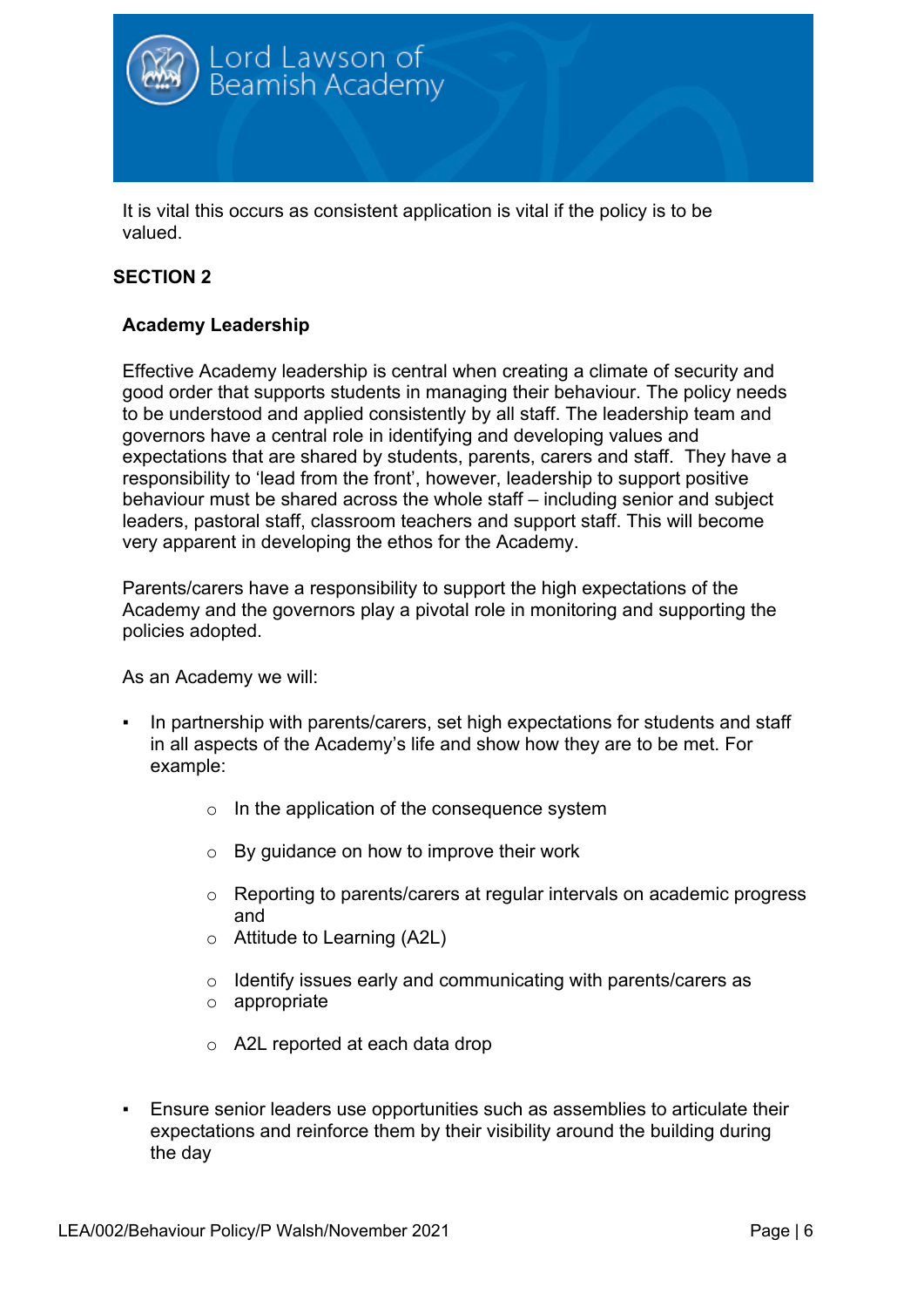

Ensure staff are sufficiently trained and supported and know how to exercise their individual responsibility in the implementation of the Academy behaviour policy

#### **SECTION 3**

#### **Classroom Management, Teaching and Learning**

We aim to ensure a broad and balanced curriculum is offered which is accessible to students of all abilities and reflects individual needs and aspirations. This may include the use of an alternative curriculum provision.

- Ensure all staff follow this Behaviour Policy and the Consequence System (monitored by pastoral staff, subject leaders and senior staff)
- Plan lessons well, using strategies appropriate to the ability of the students. Differentiation, in particular, is crucial in supporting and promoting good behaviour.
- Know students well and establish positive working relationships.
- Use commonly agreed classroom management and behaviour strategies e.g. seating plans.
- Senior staff will take every opportunity to visit classrooms as part of our programme of "Standards Walks" to support staff and students.
- Offer students the opportunity to take responsibility for aspects of their learning, working in pairs, groups and as a whole class.
- Use Assessment for Learning (A4L) techniques e.g. peer and selfassessment, to increase students involvement in their learning and so promote good behaviour
- Use data collected via class charts on students' behaviour and use it to target support.
- Ensure all staff understand and follow the positive behaviour management consequence system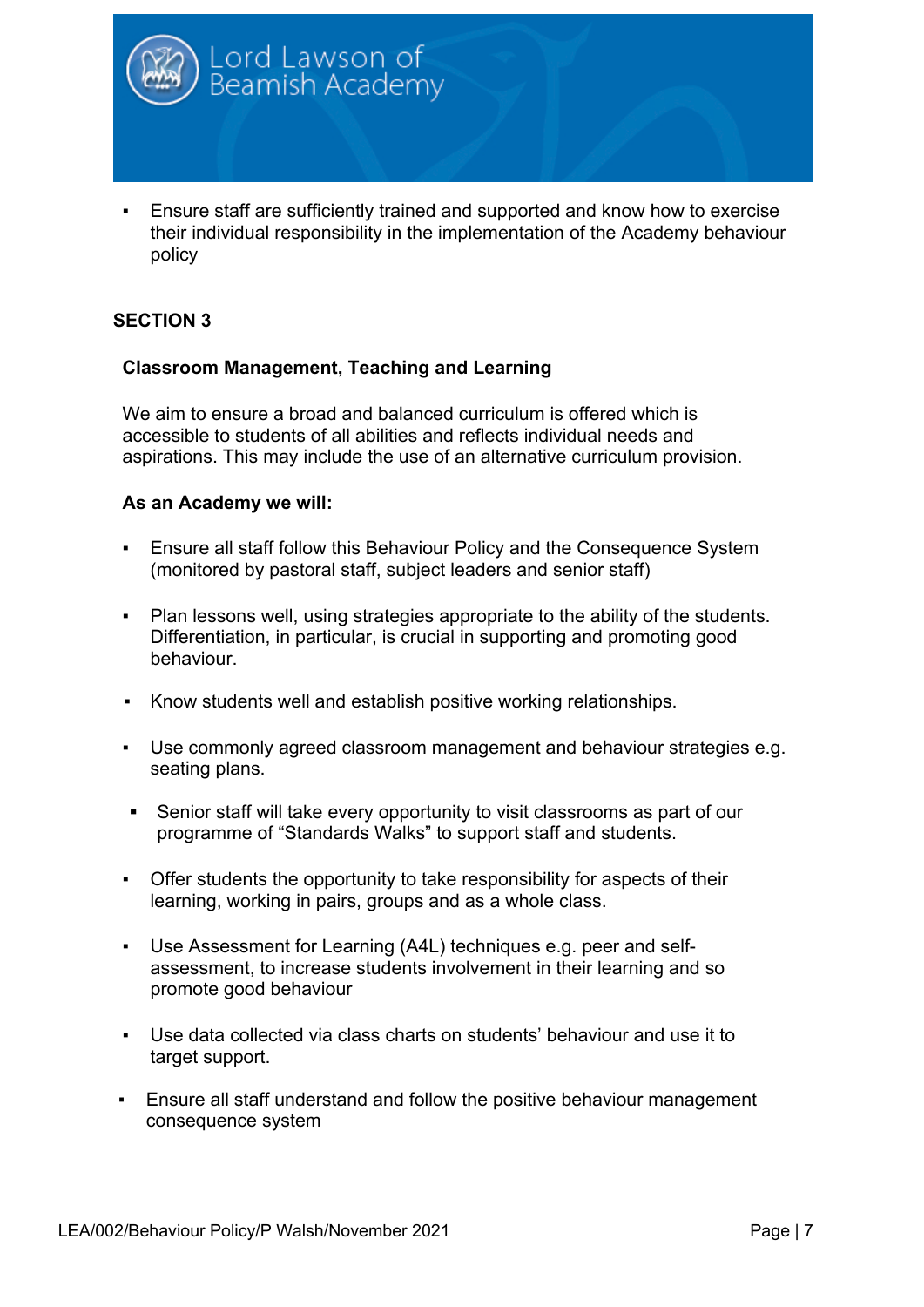

Ensure all students understand and follow the expectations laid out in the positive behaviour management consequence system

Lord Lawson of<br>Beamish Academy

- Give opportunities for house councils and the whole academy Council to discuss and make recommendations about behaviour including relevant policies and effectiveness of rewards and sanctions.
- Plan homework carefully and set it well before the end of the lesson so that all students have a clear understanding of what is expected from them.

#### **SECTION 4**

#### **Praise and Sanctions**

Our aim is to provide a range of opportunities in which students can excel and be praised and a practical set of sanctions that deal appropriately with poor behaviour. (See appendix 2 and appendix 3)

We will use a range of appropriate sanctions and ensure they are applied fairly and consistently by all staff.

It is important that our system identifies matters that should be dealt with by classroom teachers and those which require referral to a more senior member of staff.

We firmly believe that praise should be used to motivate and encourage students. At the same time, however, students must be aware of sanctions that will be applied for poor behaviour.

- Have a wide range of appropriate praise and sanctions and ensure they are applied fairly and consistently by all staff;
- Ensure our systems identify which matters should be dealt with by classroom teachers and those which require referral to a more senior member of staff.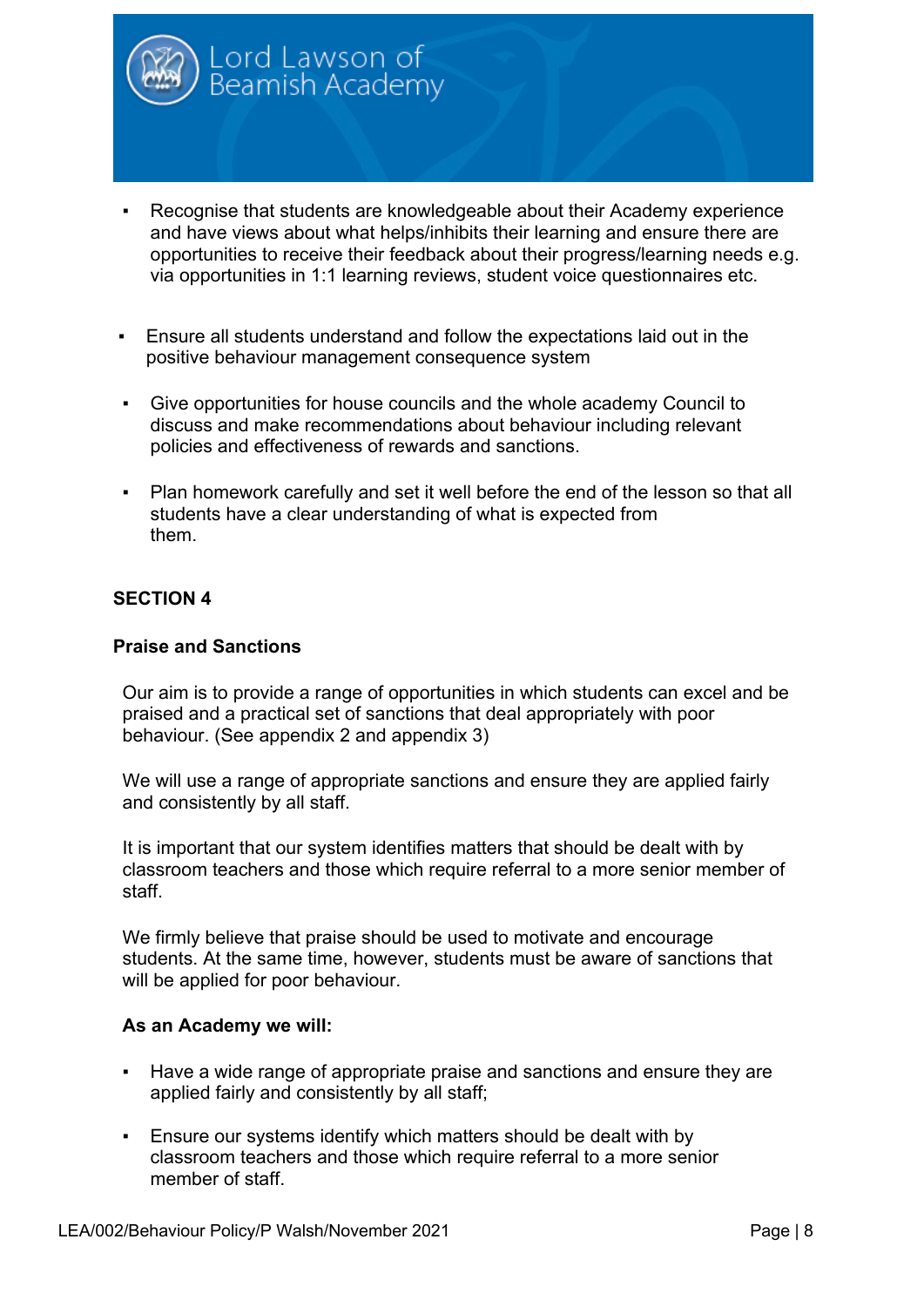

In Academies with good standards of behaviour, there is a balance between the use of rewards and sanctions. Praise is used to motivate and encourage students. At the same time, students are aware of sanctions that will be applied for poor behaviour.

# **SECTION 5**

#### **Behaviour strategies and the teaching of good behaviour**

The Academy's policies on behaviour, learning and teaching will create an ordered Academy climate that is supported by clear rewards and sanctions. It is critical that these policies are communicated to all staff (particularly part time, new and supply staff) and of course, students and their parents.

- Ensure all staff understand and use consistently, the behaviour management strategies agreed by the governing body and Academy community.
- Identify opportunities to explicitly praise and recognise effective learning behaviours.
- Ensure effective policy and practice is based on accurate information.
- Ensure all staff joining the Academy (including supply teachers) are given clear guidance and use the Academy's systems and expectations for behaviour.
- Use appropriate materials to develop students' emotional, social and behavioural skills. This could include:
	- o Arranging additional small group support for students who need it through our student support department in the Academy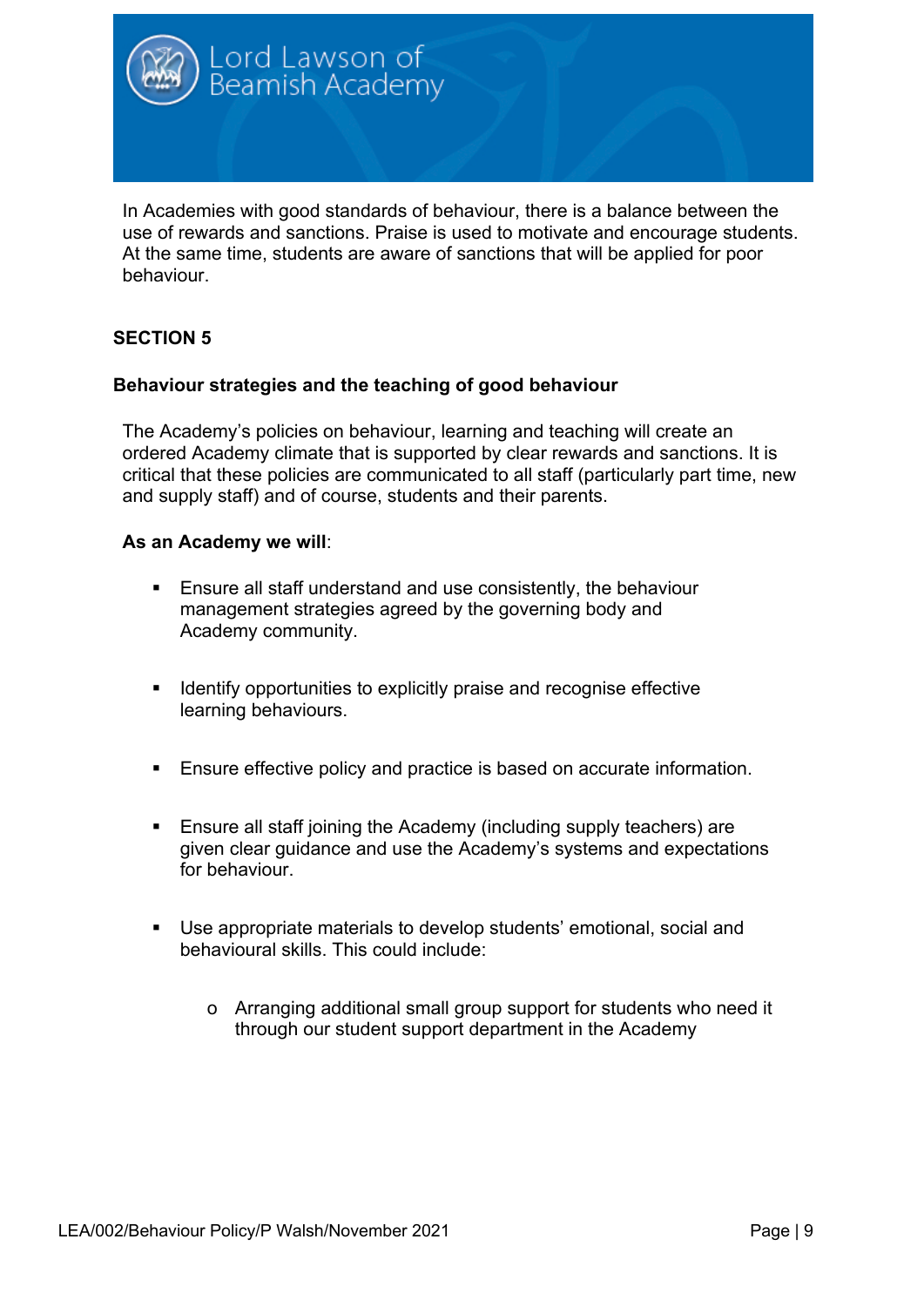

#### **Zero-tolerance approach to sexual harassment and sexual violence**

The academy will ensure that all incidents of sexual harassment and/or violence are met with a suitable response, and never ignored.

Students are encouraged to report anything that makes them uncomfortable, no matter how 'small' they feel it might be.

The academy's response will be:

- Proportionate
- Considered
- Supportive to both victim and perpetrator
- Rooted in Education to prevent further re-occurrences
- Decided on a case-by-case basis

Sanctions for sexual harassment and violence may include:

- Detention
- A period of time in the inclusion base
- A fixed term exclusion
- A permanent exclusion
- Meeting with parents

The academy has procedures in place to respond to any allegations or concerns regarding a child's safety or wellbeing. These include clear processes for:

- Responding to a report
- Carrying out risk assessments, where appropriate.
- Evaluating the incident to determine whether to:
- Manage the incident internally
- Refer to early help
- Refer to children's social care
- Report to the police

Please refer to our child protection and safeguarding policy for further information.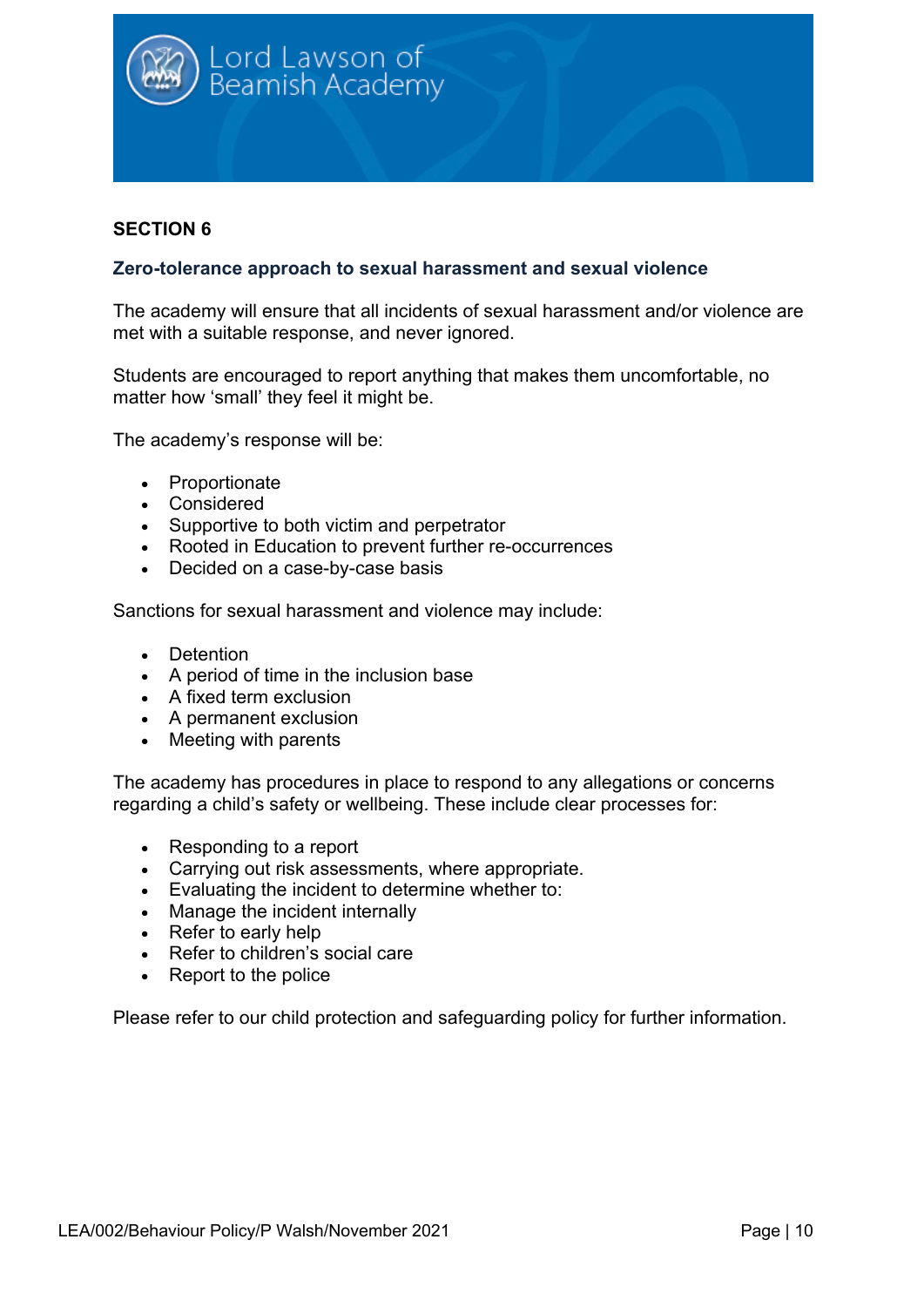

#### **Continuing Professional Development**

All staff in the Academy will be provided with the skills to understand and manage student behaviour effectively. This is vitally important for all staff. Training and coaching are both vital elements of a high-quality professional development programme. These must be made available for staff taking up a new post via our induction programme and ongoing via our CPD model.

#### **As an Academy we will:**

- o Provide regular and personalised opportunities for all staff to share and develop their skills in promoting positive behaviour
- o Ensure that all staff joining the academy receive induction training. This need applies equally to newly qualified teachers, senior leaders and experienced teachers from other schools and academies whose needs are often neglected.
- o Develop the specialist skills of staff who have particular leadership responsibilities for improving behaviour

# **SECTION 8**

#### **Student support systems**

We believe it is important for Academies to have effective pastoral support systems. We recognise that in the Academy this is the responsibility of the Principal and all members of the Senior Leadership team. Lord Lawson of Beamish Academy uses a wide reaching pastoral team, this includes Assistant Principal (behaviour), Assistant Principal (safeguarding and pastoral), Year Leaders, Deputy Year Leaders and a team of house based tutors, Supported Learning Department (including inclusion centre support) and Education and Welfare Officer.

- o Recognise that a good pastoral system involves teachers and support staff.
- o Ensure that staff allocated with pastoral responsibilities: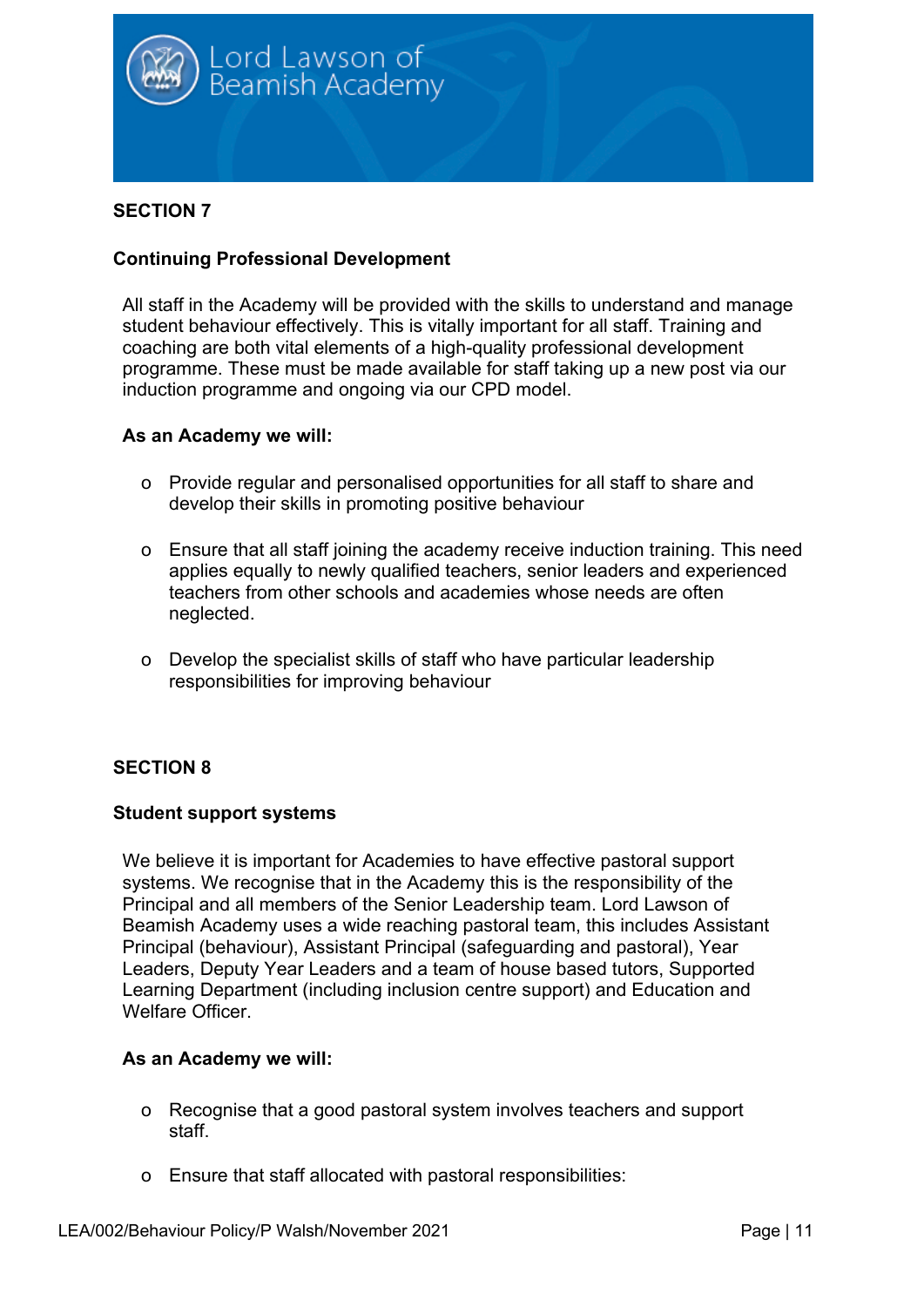

- o Have appropriate time to carry out their tasks
- o Are appropriately trained
- o Have adequate administration support
- o Have access to specialist support. These might include appropriate services such as educational psychologists, Education Welfare Officers, Child and Adolescent Mental Health Services, and Speech and Language Specialists.
- o Recognise that student support is not just about behaviour. Poor pastoral support just focuses on 'naughty students'. Good pastoral support is concerned with academic attainment, developing students' ability to become good citizens
- o Ensure that pastoral staff understand and are responsive to the needs of particular groups within the Academy and wider community; and
- o Regularly make clear to students, parents, carers and staff, that bullying, harassment and oppressive behaviour in any form is totally unacceptable and will not be tolerated. This will be emphasised through our anti bullying policy.

#### **Liaison with parents/carers and other agencies**

In managing student behaviour, the Academy needs the support of parents and carers. Opportunities to meet with parents and carers within the Academy are encouraged via parent evenings and pastoral/behaviour review meetings. Communication via e-mail is open and encouraged. All parents/carers have their son/daughter's teacher e-mail address to facilitate communication. Parents/carers can also access up-to-date information about their son/daughter by logging onto our Bromcom module 'My Child at School' (MCAS) and by accessing Class Charts. All parents/carers are issued with login details.

- o Ensure that reception and other support staff and teachers are trained, so that they are welcoming, and have the skills to deal with difficult parental conversations
- o Have clear and well understood procedures in place, for dealing with distressed and angry parents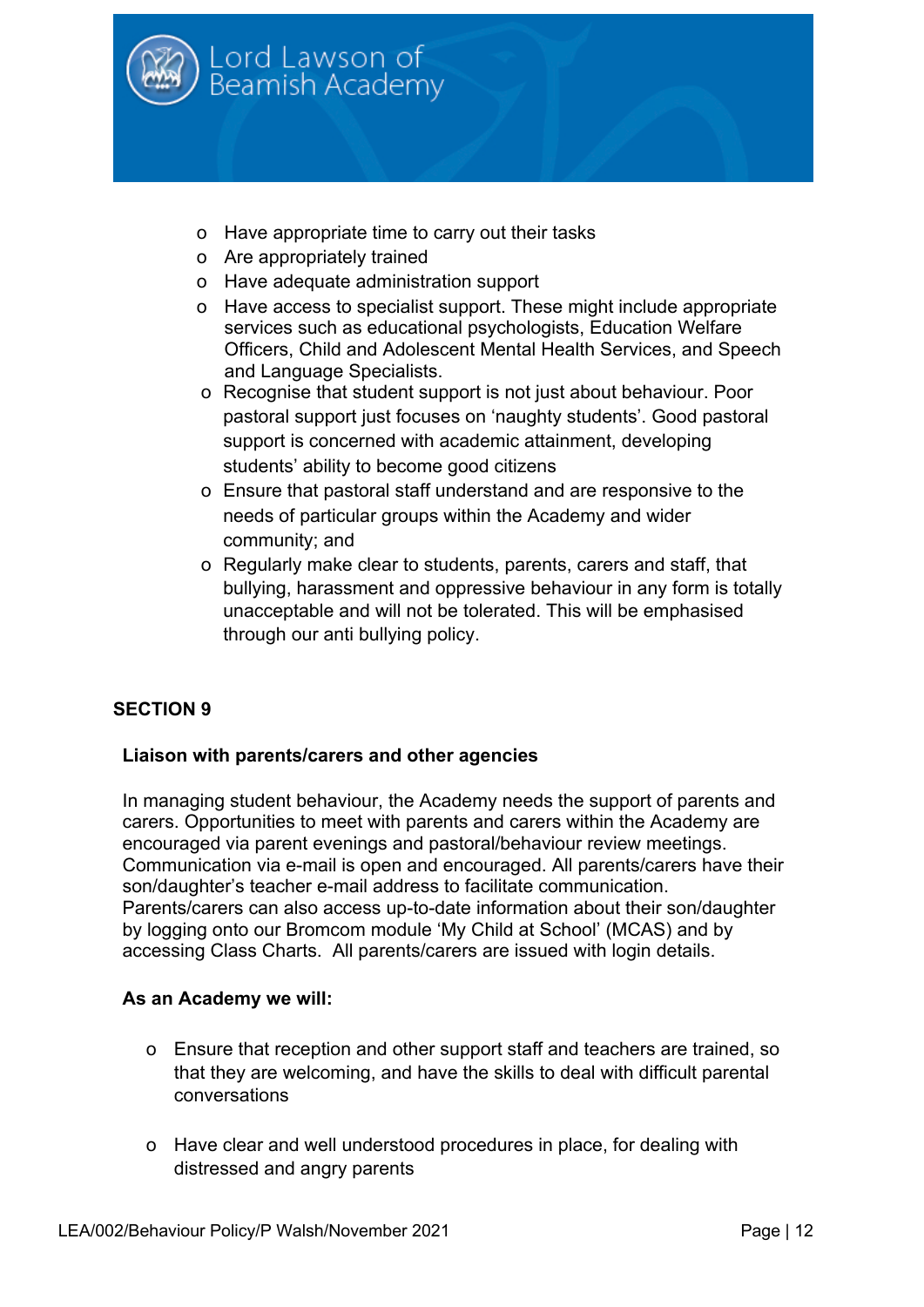

- o Ensure parents and carers hear from the Academy when their children are doing well
- o Take advantage of technology such as e-mails and mobile phones to improve communications with parents and carers. This should not replace personal contact.

As practitioners we regard it as vital that the Academy maintains the trust and confidence of parents/carers who are our partners in educating children. We accept that good liaison takes time, is demanding and requires resources.

Parents/carers need to be aware, when dealing with the Academy, that it is helpful if they, like the staff, try to model appropriate behaviour for their children to see.

Academies by themselves cannot resolve all the issues that some children present whilst attending the Academy. However, with strong links and liaison with other agencies most issues can be resolved. However, despite the frustrations that can occur, we believe that working with other agencies is important. We know through working together to manage behaviour, resources are enhanced so that students, parents and communities' benefit.

#### **SECTION 10**

#### **Managing student transition**

Changing academies or schools is never easy. At Lord Lawson of Beamish Academy, we recognise this and aim to smooth transition. Lord Lawson of Beamish Academy employs a dedicated Year 7 Leader whose responsibility covers all transition arrangements. They will coordinate all activities to support transition such as Year 5 and Year 6 parents' evenings, and day long transition events before entry to Lord Lawson of Beamish Academy. The dedicated transition teacher will also be involved in the organisation of the now well-established summer school for year 6 students.

- o Ensure that teachers receiving new students are given appropriate information to help the teacher plan work and manage the transition
- o Develop buddy systems, using students to support each other on arrival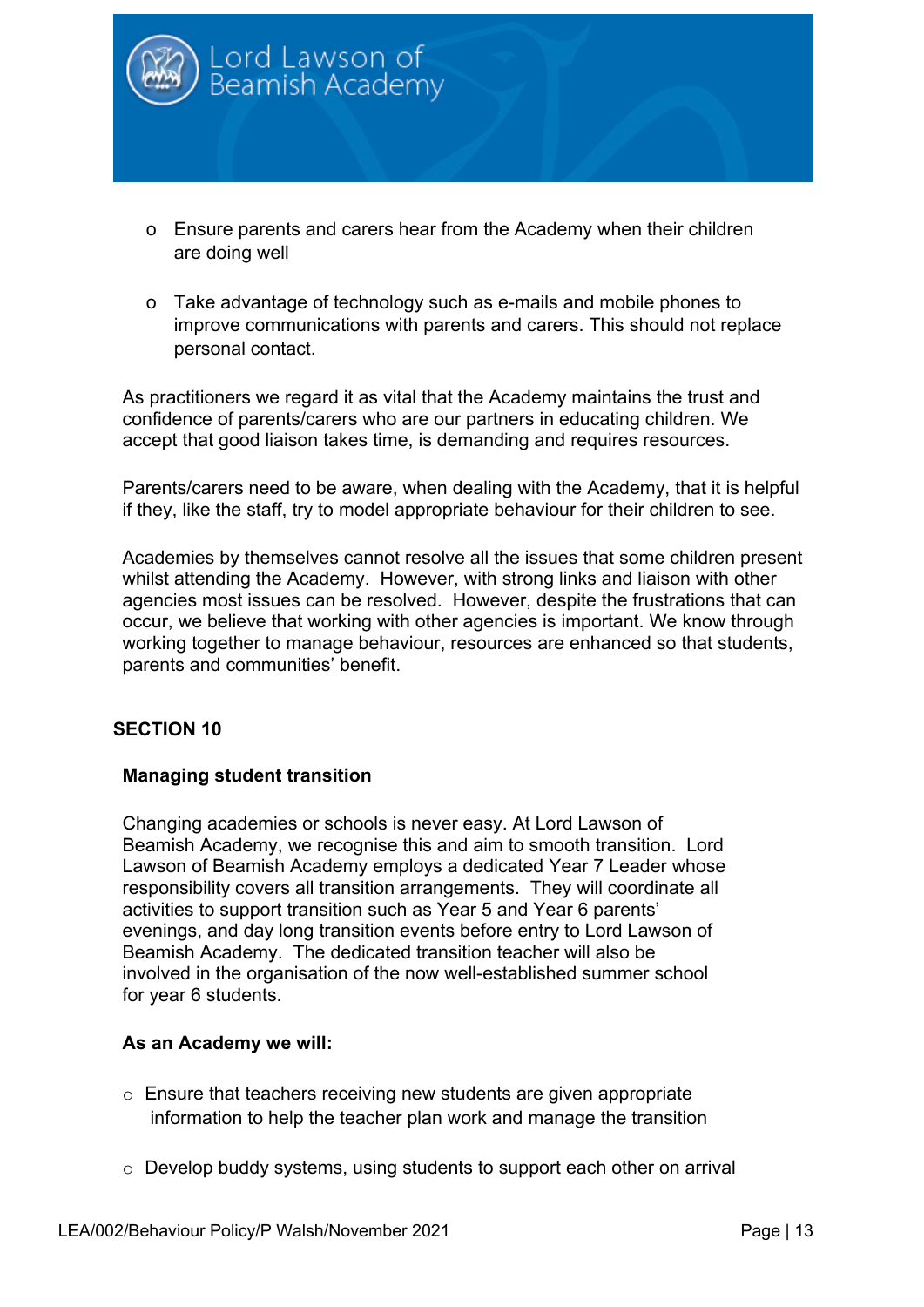

 $\circ$  Ensure a suitable timetable is drawn up for the students

Changes of class, moving to new teachers and new academies or schools causes students and parents anxiety. As professionals we recognise that if we get this wrong it can adversely affect students' motivation, attitude, attainment and behaviour. Working constructively with parents and others can significantly reduce this stress. All students joining the Academy will be given a one to one interview with the relevant pastoral staff.

#### **SECTION 11**

#### **Organisation and Facilities**

Our ethos is central to what we do in the Academy. It is therefore essential that our ethos is embedded into our curriculum and our pastoral system via our behaviour policy and our positive behaviour management system.

We also work hard to ensure that the facilities and learning spaces are of a high quality.

- Recognise that good behaviour and learning are improved when students enjoy appropriate learning spaces
- Ensure that toilets are clean throughout the day, have soap, paper towels or hand dryers, and are accessible
- **Ensure that social areas in the Academy are identified and seating provided** to encourage students to interact
- Create welcoming and comfortable areas where parents/carers can be received;
- **Ensure that the site is adequately supervised through staff presence before,** during and after school. This supplemented by suitable CCTV.
- Not permit smoking on or around the school site. Any breaches of this rule are addressed through the relevant Year Team.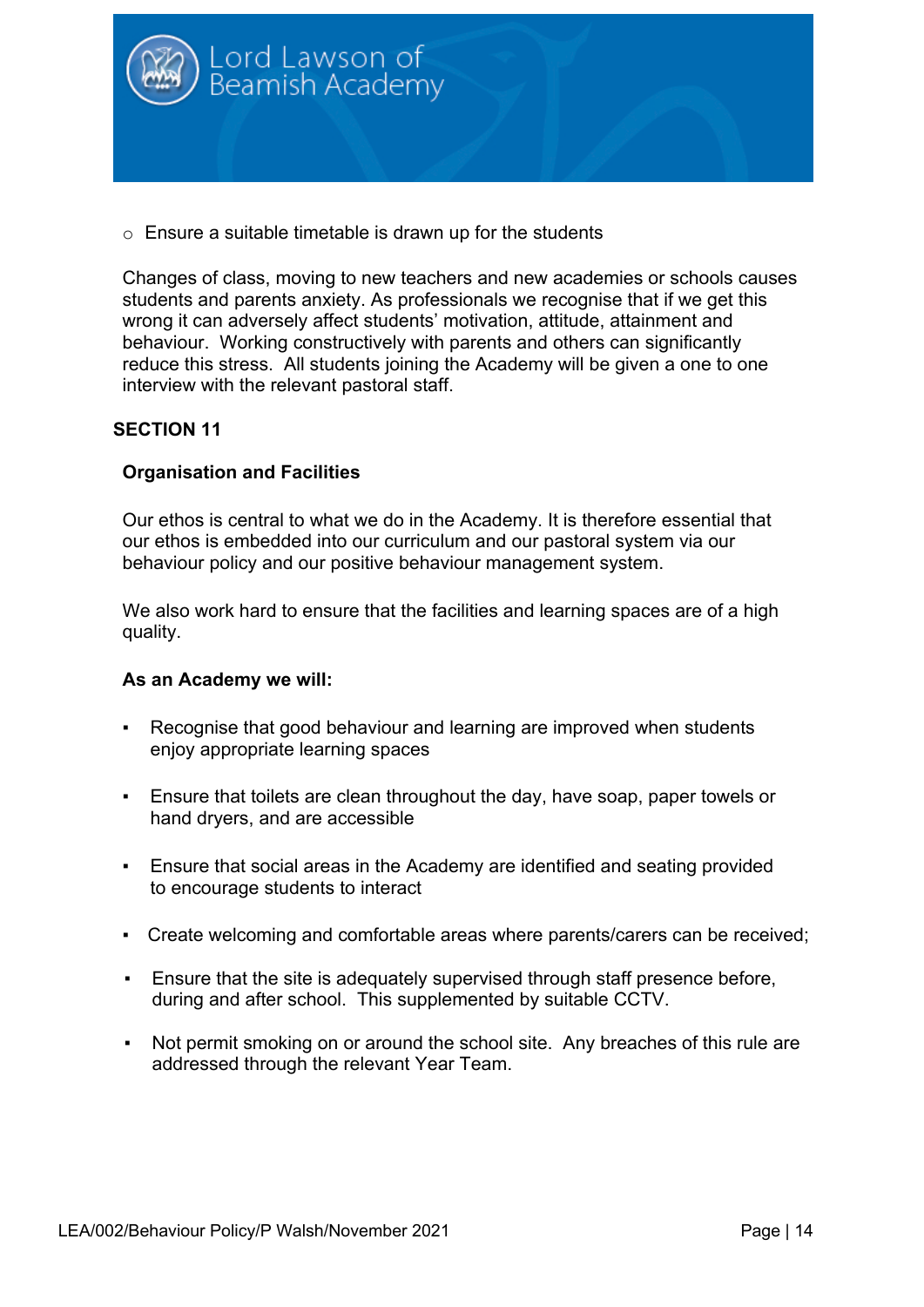

#### **Student behaviour outside the Academy gate**

Lord Lawson of Beamish Academy has a statutory power to discipline students for misbehaving outside the Academy premises. We may discipline a student for:

- Any misbehaviour when the child is:
	- o Taking part in any academy-organised or academy-related activity or
	- o Travelling to or from the Academy or
	- o Wearing Academy uniform or
	- $\circ$  In some other way identifiable as a student at the Academy
- We will also respond to misbehaviour at any time, whether or not the conditions above apply, that:
	- o Could have repercussions for the orderly running of the Academy or
	- o Poses a threat to another student or member of the public or
	- o Could adversely affect the reputation of the Academy

This would include the misuse of any social media that is drawn to the attention of the Academy. Consideration will also be given to allegations made that involve sexual violence and/or sexual harassment involving a student(s)

Discipline will always be carried out in accordance with the sanctions laid out in this policy.

On occasions the Academy may deem another agency more appropriate to deal with the incident or issue e.g. the Police, Social Services.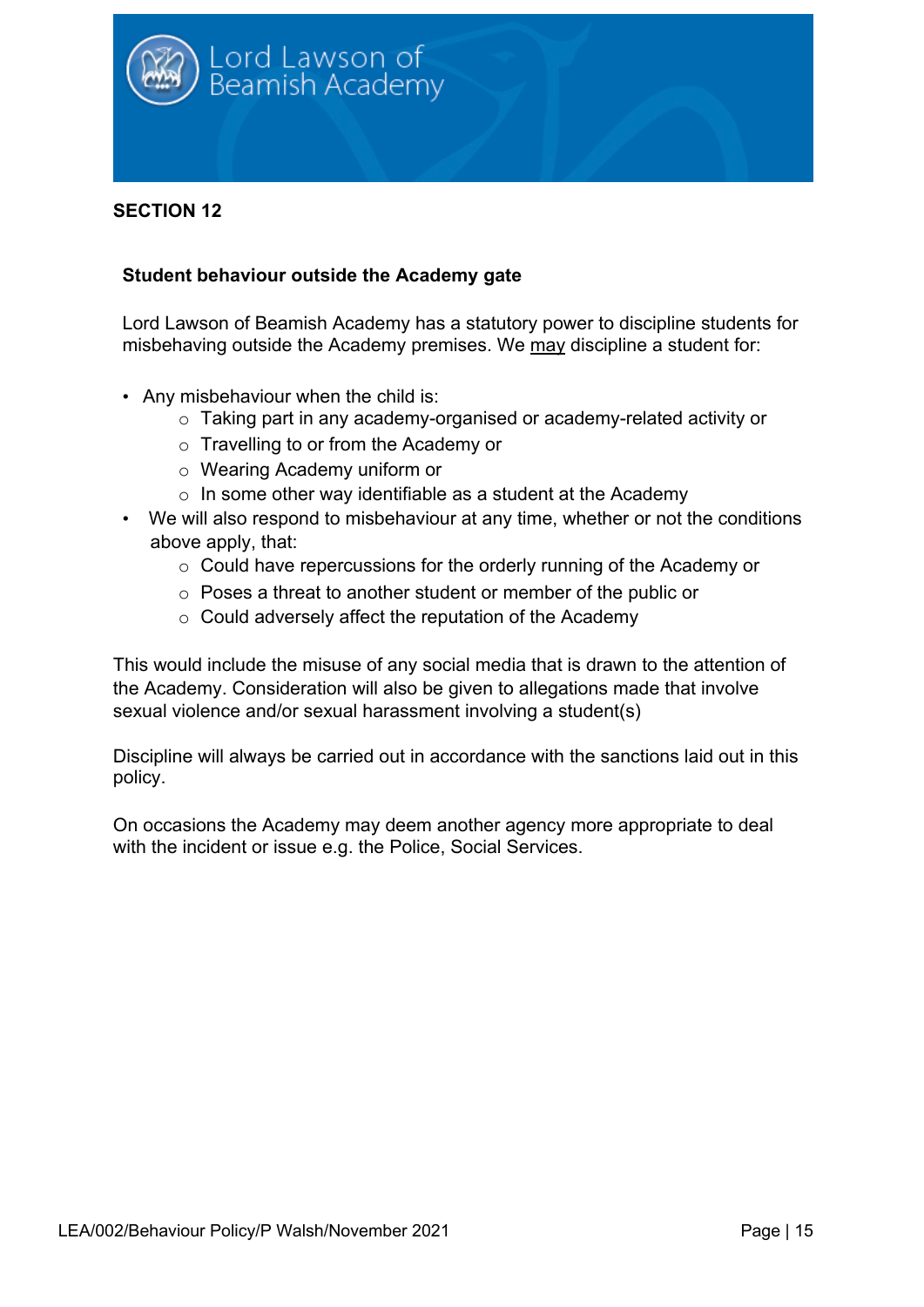

#### **The use of Detention**

Detention is used as our key consequence within our consequence system. Where a member of staff issues a detention, this is for good reason. We therefore expect that all students attend detentions without issue and that parents/carers support this by ensuring their children carry out this sanction.

Detentions have two main purposes

- 1. To act as a sanction or punishment that would serve as a deterrent for a student for continuing such behaviour.
- 2. To give an opportunity for a teacher to discuss behavioural issues with a student, restore relationships and reinforce expectations for the future.

Detentions can be given during the Academy day e.g. breaktime or lunchtimes, or outside of the Academy day e.g. after Academy from 3.15pm onwards.

We are not required to give 24 hours notice for a detention but would always endeavour to do so where a detention will take place after school. We will inform parents/carers by text message where the detention is to be held outside of Academy hours. The academy also encourages parents/carers to use the Class Charts parental app which will notify parents/carers of any detentions that have been set. The Academy will take consideration when deciding the timing of the detention and will:

- Consider whether suitable travel arrangements can be made by the parent/carer for the student if the detention is to be held outside of Academy hours (an arrangement of this type would only be on a one off basis, the academy cannot agree to a long term arrangement of this sort).
- Ensure students have a reasonable time for having their lunch and using the toilet where lunchtime or breaktime detentions are used.

A flow chart for the use of staff in deciding how to proceed with a detention in the case of non-completion or non-attendance can be seen in the appendix to this policy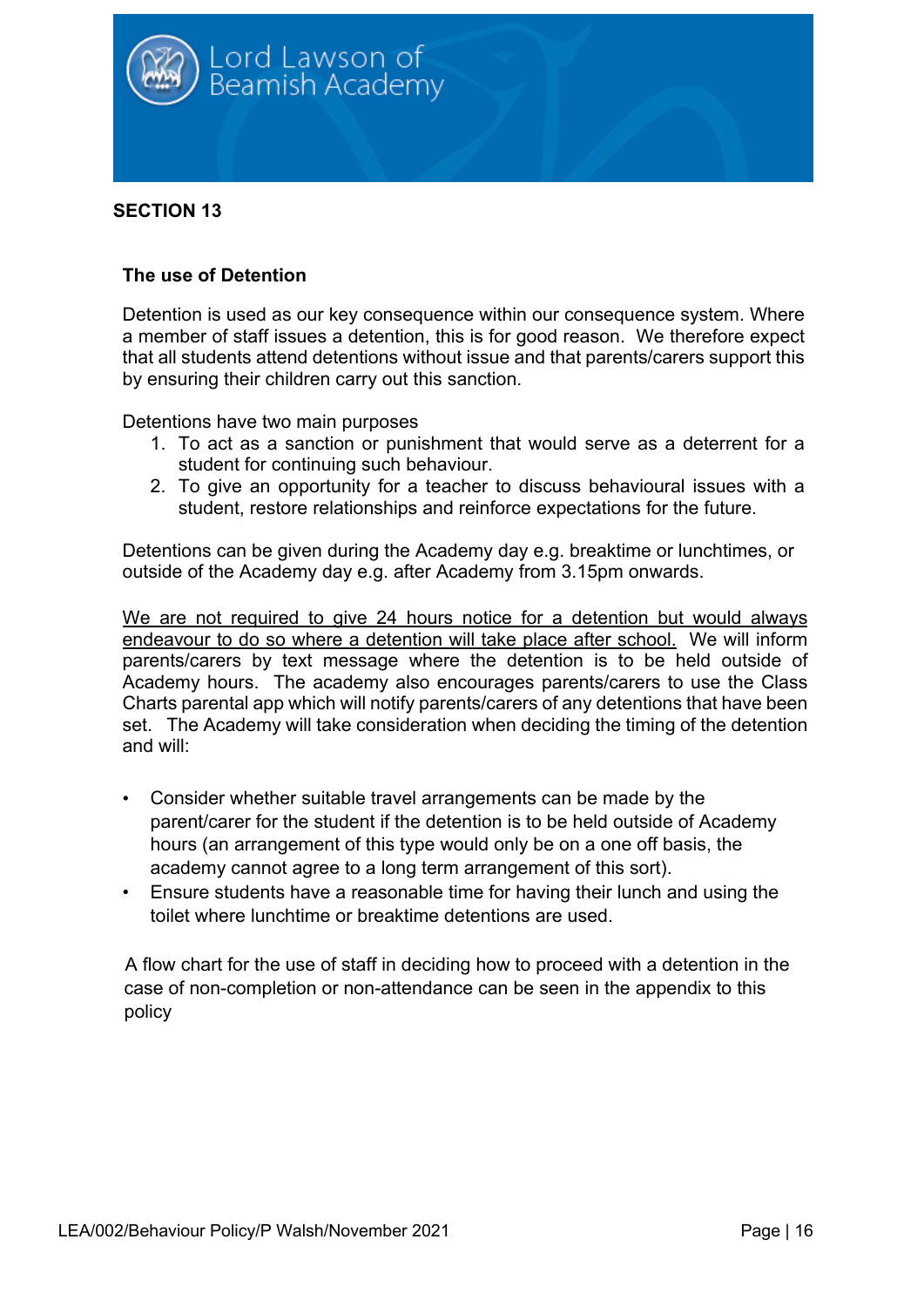

#### **Confiscation of inappropriate items**

Students will be searched where there are reasonable grounds for suspecting that they are in possession of a prohibited item as set out in the table below. They may be searched on Academy premises or, if elsewhere, where the member of staff has lawful control or charge of the student e.g. on a Academy trip.

If a member of staff suspects a student has a banned item in their possession, they can instruct the student to turn out their pockets or bag and if the student refuses, the teacher shall apply an appropriate sanction in line with the stages already described.

If the student refuses to be searched, a senior member of staff can still carry out a search in line with the following DfE guidelines:

- 1. The item is a prohibited item. Examples of prohibited items include knives or weapons, alcohol, illegal drugs, tobacco/cigarette papers and stolen items. Prohibited items will also include 'any article that the member of staff reasonably suspects has been, or is likely to be, used to commit an offence, or to cause personal injury to, or damage to the property of, any person (including the student)'
- 2. Ensure the member of staff has reasonable ground for suspicion. For example, they might have heard other students talking about the item or they might have noticed a student behaving in a way that causes them to be suspicious
- 3. The search should be carried out by a person of the same gender identity where possible and in the presence of the student and with another member of staff (preferably of the same gender identity where possible)
- 4. The person conducting the search may not require the student to remove any clothing other than outer clothing such as hats, shoes, boots, gloves, coats, scarves. Jumpers/sweatshirts would also be included where the student had a tshirt or shirt beneath it
- 5. The person conducting the search may search any of the student's possessions, this includes any goods over which the student has or appears to have control e.g. lockers and bags

The law protects members of staff from liability in any proceedings brought against them for any loss of, or damage to, any item they have confiscated, provided they have acted lawfully and in line with the guidelines above and have dealt with the confiscated items in line with the procedures set out below.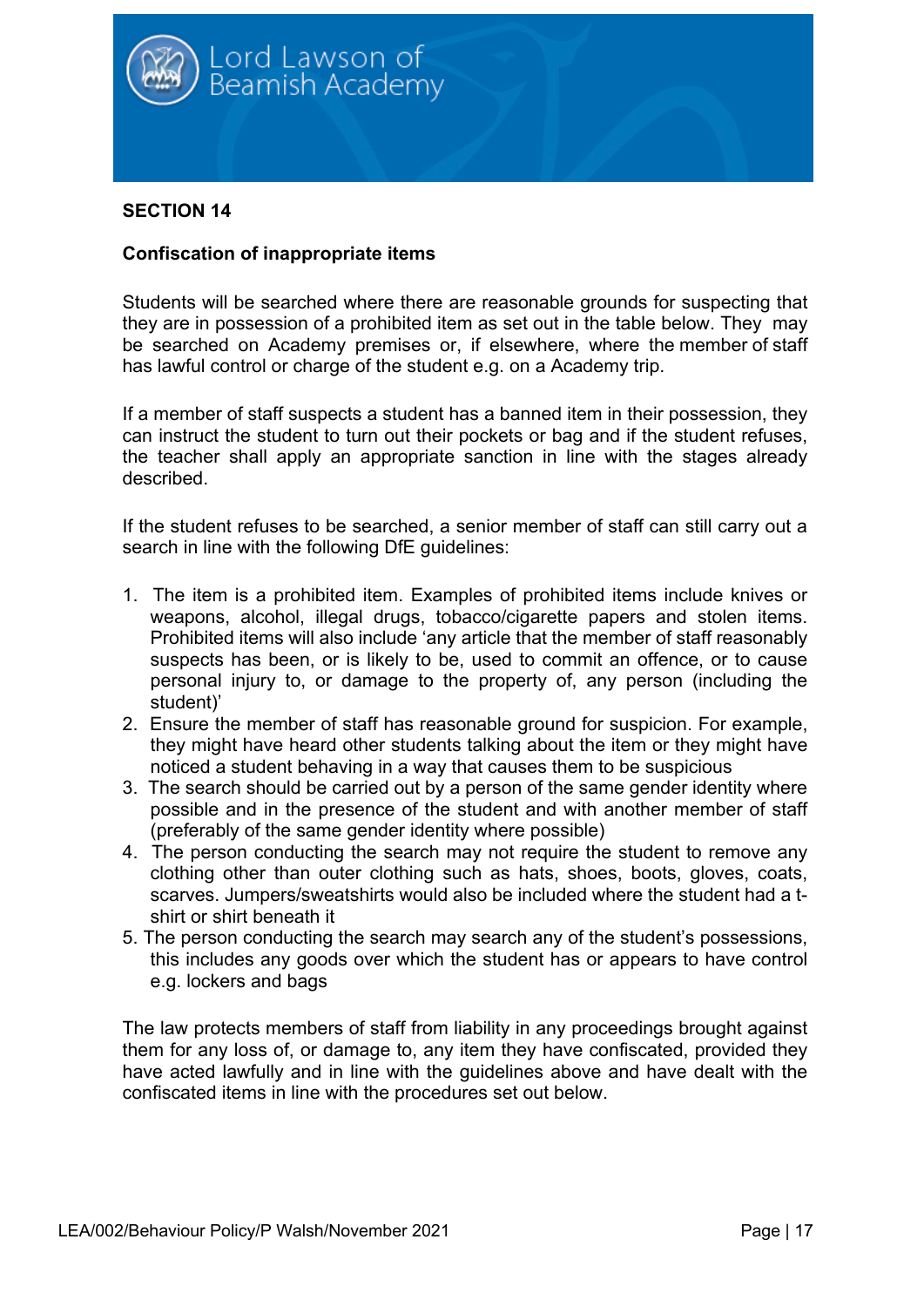

After the search the Academy will confiscate the item and dispose of it in the following way:

| <b>Academy rules</b>                                                                                                                                                                                                                                               | <b>Procedure after confiscation</b>                                                                                                                                                                                                                                                                                                                                                                                                                                        |
|--------------------------------------------------------------------------------------------------------------------------------------------------------------------------------------------------------------------------------------------------------------------|----------------------------------------------------------------------------------------------------------------------------------------------------------------------------------------------------------------------------------------------------------------------------------------------------------------------------------------------------------------------------------------------------------------------------------------------------------------------------|
| Mobile phones are permitted as long<br>as they do not interfere with student<br>learning. They are a useful tool,<br>along with other devices, in helping<br>students learn. Devices will be<br>confiscated if they are hindering the<br>learning of the students. | Held until the end of the day and then<br>returned to the student. The student<br>will be required to collect the mobile<br>device from Reception at the end of<br>the Academy day. If this is a repeat<br>offence, the phone is held by the<br>Academy office until the end of the<br>week or until arrangements are<br>made for the phone to be collected<br>by parents/carers. Refer to separate<br>Mobile Device policy.                                               |
| Cigarettes/tobacco                                                                                                                                                                                                                                                 | Thrown away.                                                                                                                                                                                                                                                                                                                                                                                                                                                               |
| Other electronic devices if used<br>inappropriately. This will include<br>being in the possession of any form<br>of E-cigarette/vape.                                                                                                                              | Held until the end of the day and<br>then returned to the student. The<br>student will be required to collect<br>the device from Reception at the<br>end of the Academy day (unless it is<br>an E-cigarette/vape where<br>parents/carers will need to collect<br>the item). If this is a repeat offence,<br>the device is held by the Academy<br>office until the end of the week or<br>until arrangements are made for the<br>phone to be collected by<br>parents/carers. |
| <b>Prohibited items</b>                                                                                                                                                                                                                                            |                                                                                                                                                                                                                                                                                                                                                                                                                                                                            |
| Knives and other weapons.                                                                                                                                                                                                                                          | Handed over to the Police.                                                                                                                                                                                                                                                                                                                                                                                                                                                 |
| Alcohol.                                                                                                                                                                                                                                                           | Poured down a sink or returned to<br>parents/carers.                                                                                                                                                                                                                                                                                                                                                                                                                       |
| Controlled drugs.                                                                                                                                                                                                                                                  | Handed over to the Police.                                                                                                                                                                                                                                                                                                                                                                                                                                                 |
| Other substances not believed to be<br>controlled drugs.                                                                                                                                                                                                           | Handed over to the Police or<br>disposed of.                                                                                                                                                                                                                                                                                                                                                                                                                               |
| Stolen Items.                                                                                                                                                                                                                                                      | Handed to the Police if of high value<br>Returned to the owner where of<br>small value.                                                                                                                                                                                                                                                                                                                                                                                    |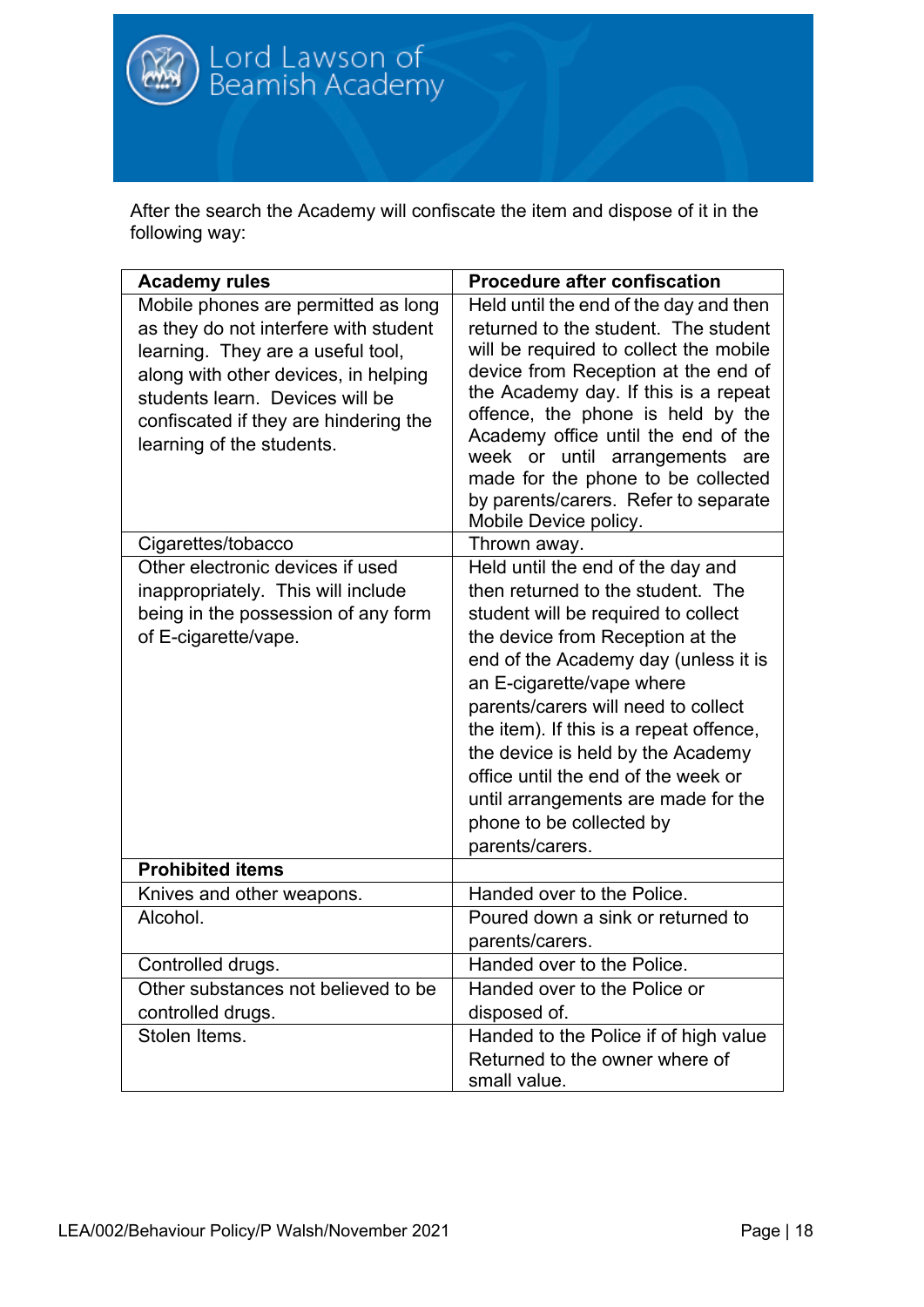

#### **The use of reasonable force**

Lord Lawson of Beamish Academy has a legal duty of care for all our students. Where a student is creating a situation where they are threatening the wellbeing of other students, reasonable force may be used to control or restrain. It will only be used as a final option. Staff will always try to intervene verbally before using reasonable force. Where staff fear for their own safety, or the safety of others, and the student is not responding to a verbal request, help should be sought before intervening.

Reasonable force can be used to prevent students:

- o From hurting themselves or others
- o Causing damage to property or
- $\circ$  Causing disorder within the class or Academy grounds

In our Academy we will use reasonable force to:

- o Prevent a student leaving the classroom where allowing the student to leave would risk their safety or lead to behaviour that disrupts the behaviour of others
- o Restrain a student at risk of harming themselves through physical outbursts
- o Prevent a student from attacking a member of staff or another student or to stop a fight in the playground

Reasonable adjustments will be made for disabled children or children with SEN.

Where reasonable force has been used in the Academy, parents/carers will be informed when it is considered that there has been a serious incident. When deciding what constitutes a serious incident the Academy will use professional judgement and consider the: student's behaviour and level of risk presented at the time of the incident; degree of force used; effect on the student or member of staff; and the child's age.

All complaints about the use of force will be thoroughly, speedily and appropriately investigated in line with the Academy's complaints policy. The onus is on the person making the complaint to prove that their allegations are true and not the member of staff to show they acted reasonably. An exclusion is not an automatic response to a complaint being made.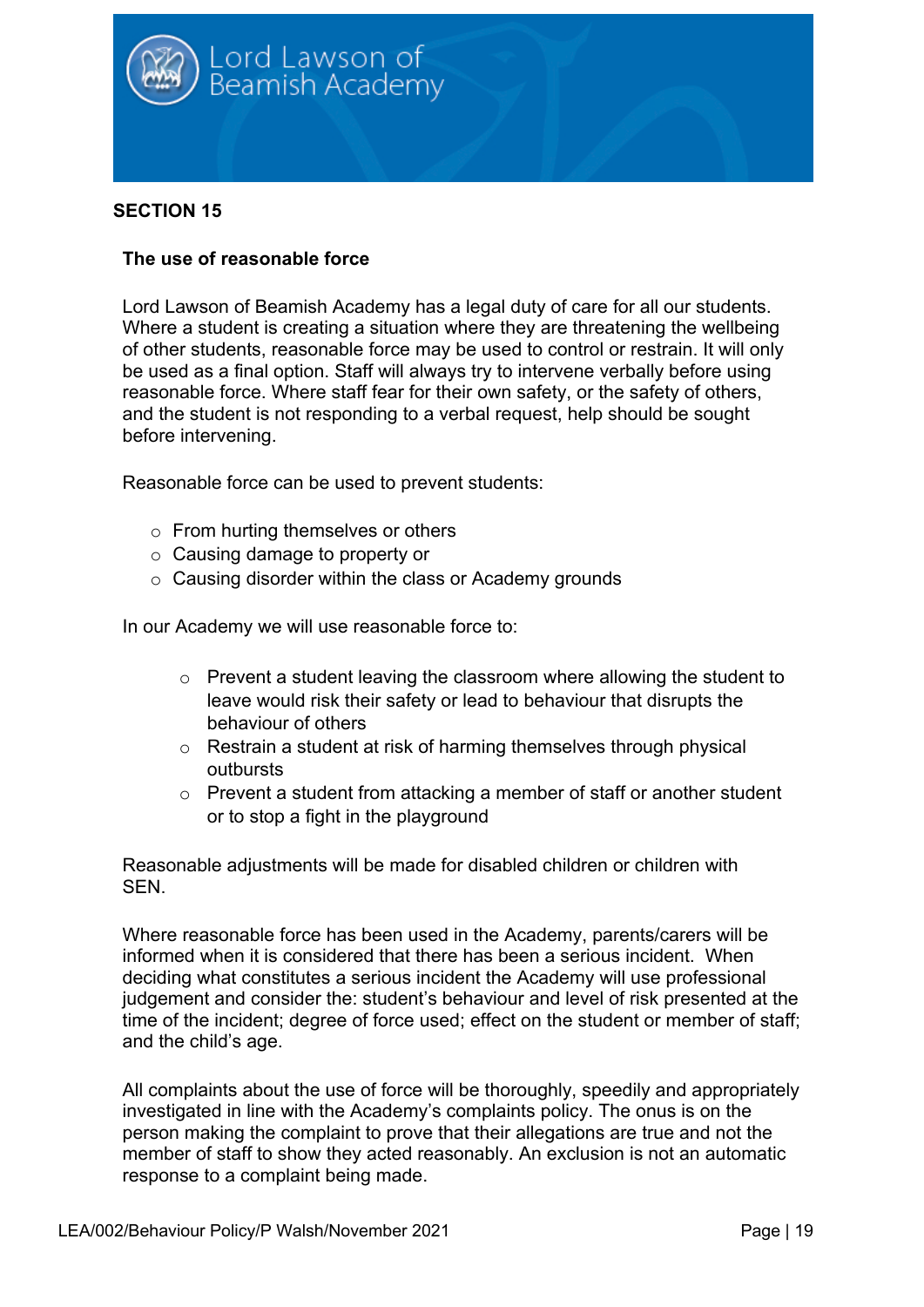

## **Appendix 1**

#### **Consequences of misbehaviour within lessons**

The vast majority of our students are very well behaved and visitors to the Academy regularly comment on this. We aim to keep it this way since misbehaviour in the classroom distracts both teachers and students from their work and interferes with learning. Students need to understand that they are in control of their behaviour and that if they choose to behave in a way which is unacceptable then consequences occur. These consequences become more **serious** if within the lesson misbehavior **re-occurs**. The consequences below are displayed in every classroom and are written for the student.

# **C1**

Verbal reprimand by the teacher.

Accumulation of 10 C1s will result in a 15 minute detention carried out in the House **Block** 

# **C2**

Verbal reprimand by the teacher.

- Students will be issued with a 15 minute detention carried out with the classroom teacher
- Parents/carers informed via class charts and with a text message
- At this point you may also be:
- Sent outside to cool off
- Instructed to move to another seat
- Asked to stay behind to talk to the teacher at a time of their choice
- Placed on a subject report

# **C3**

If you have chosen to continue to misbehave after all of the above opportunities to help you to rethink your behaviour:

- 30 minute detention carried out with the classroom teacher
- Parents/carers informed via class charts and with a text message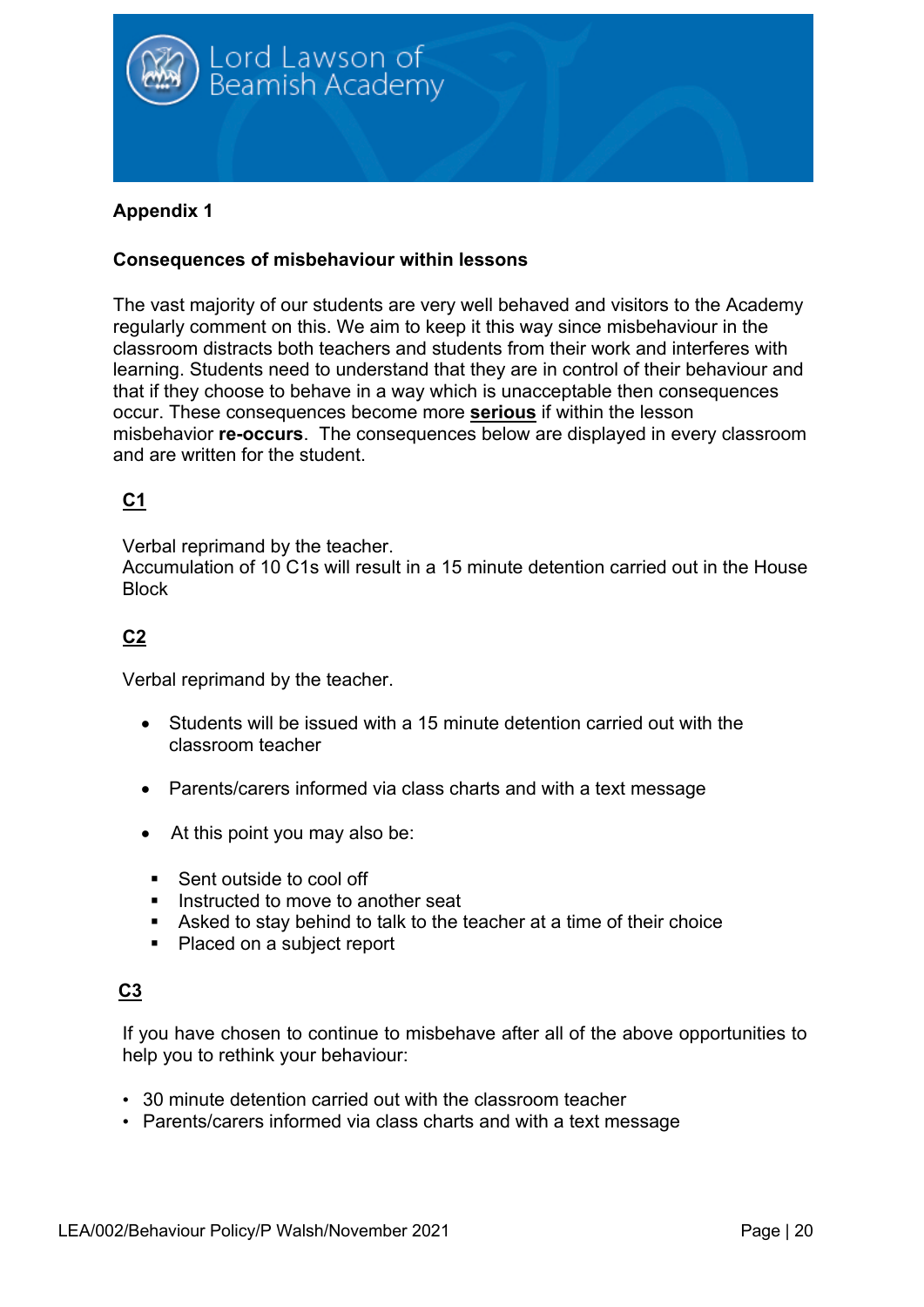

# **C4**

If your inappropriate behaviour continues after a C3 detention has been issued, you will be removed from the classroom to spend the remainder of the day in the inclusion centre; your parents/carer will be contacted and you may be excluded.

● You will certainly be detained in the Academy at the end of that day for a 40 minute detention which will be carried out in the inclusion centre.

A 'cool off' day may be used for students who persistently misbehave whilst in the inclusion centre. Where students undermine the rules and ethos of inclusion, we may direct them to have a 'cool off' day at another school. The purpose of a 'cool off' day is to give the student time away from the normal school environment to consider the impact of their actions whilst still receiving an education at another establishment. This also reduces the need for further fixed term exclusions.

Where a 'cool off' day is implemented, the Academy will provide transportation to and from the alternative premises. The Academy will ensure that the student has adequate work to complete.

#### **FAILURE TO ATTEND DETENTIONS WILL LEAD TO FURTHER SANCTIONS BEING IMPOSED.**

#### **REFUSING TO ATTEND A DETENTION WILL LEAD TO A DAY IN THE INCLUSION CENTRE BEING ISSUED**

Automatic exclusions will be strongly considered for the following behaviours which are absolutely unacceptable:

- Fighting or violence
- Swearing at a member of staff
- Possession of drugs or alcohol
- Possession of an offensive weapon or replica weapon
- Persistent refusal to follow the reasonable instructions of a member of staff

#### **Exclusions**

The Principal, or the Deputy Principal delegated to be in charge of the school in the event of the Principal's absence, may use fixed term or permanent exclusion in response to incidents of a very serious nature or persistent poor behaviour.

Exclusion may only be used as a sanction in response to a disciplinary issue. The objectives of using exclusion as a sanction are as a punishment and/or the protection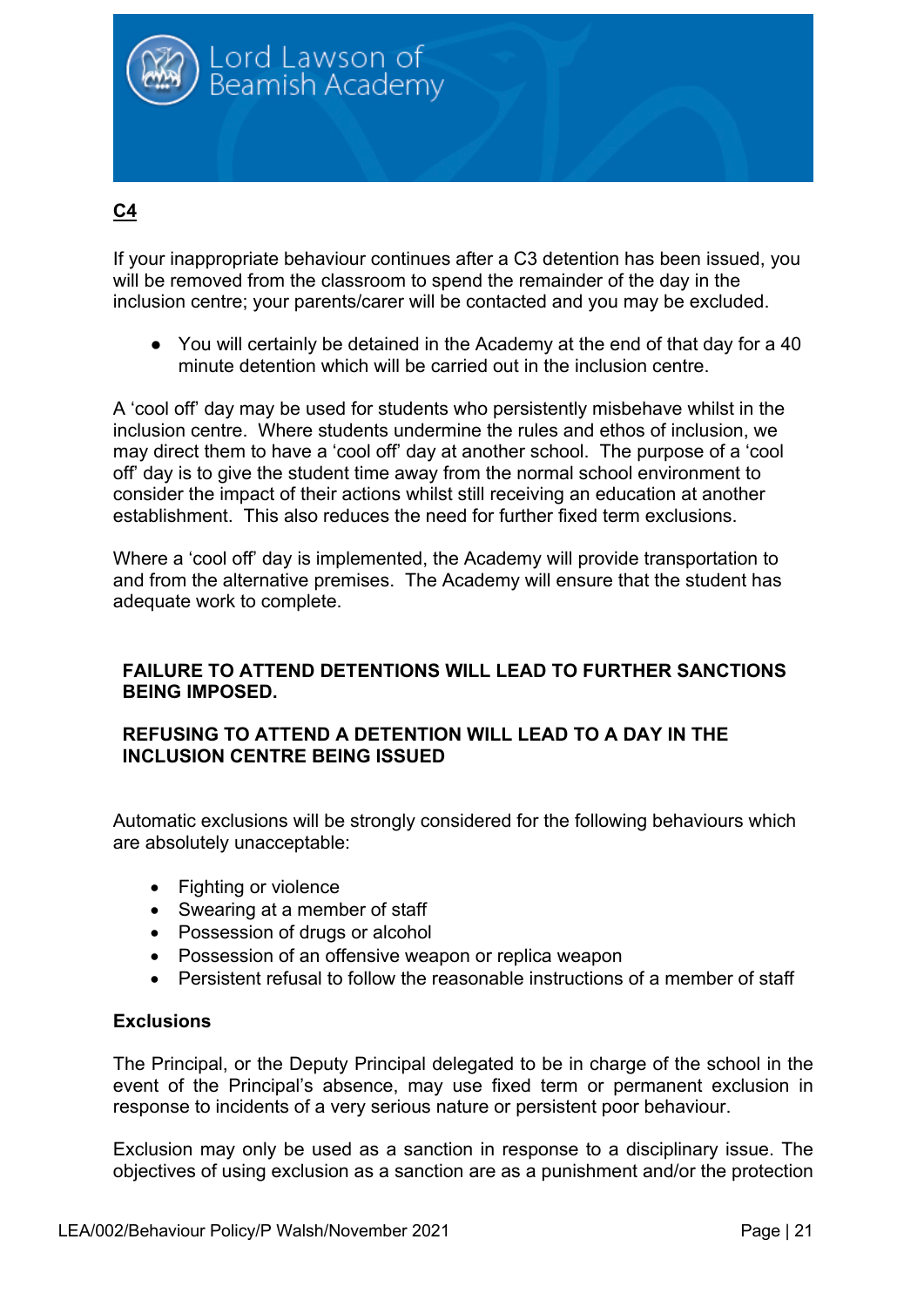

of the education or welfare of others where there has been very serious misconduct or persistent poor behaviour.

A decision to exclude a student should only be taken when the 'exclusion threshold' is passed. This is:

- Where there has been a serious misconduct or persistent breaches of the school's behaviour policy; and
- where allowing the student to remain in school would seriously harm the education or welfare of the students or others in the school.

Where it is proposed to impose a fixed term or permanent exclusion the Principal or Deputy Principal, as appropriate, shall have regard to whether the exclusion threshold has been passed in terms of serious or persistent breaches of the school's behaviour policy by determining the level of culpability of the student and harm caused to others.

In the case of permanent exclusion, the Principal or Deputy Principal must reach the reasonable conclusion that allowing the student to remain in school would seriously harm the education or welfare of the students or others in the school and a fixed term exclusion would not adequately meet the objectives of the use of exclusion.

#### **1. Has the 'exclusion threshold' been passed?**

A fixed term or permanent exclusion must not be imposed unless the misconduct or persistent nature of poor behaviour is so serious that a lesser sanction cannot be justified.

In determining this matter, the Principal or, where appropriate, the Deputy Principal shall have regard to:-

- the **culpability of the student** and any previous sanctions imposed or support applied for misconduct or poor behaviour; and
- the **level of harm caused** by the misconduct or persistent poor behaviour.

The clear intention of the threshold test is to reserve exclusion as a sanction for the most serious misconduct or persistent poor behaviour in which the student has a high level of culpability and which causes significant harm to others.

In determining the level of culpability of the student the Principal or Deputy Principal must take account of any special educational needs, any disability or personal circumstances (where known) which might reasonably reduce the culpability of the student.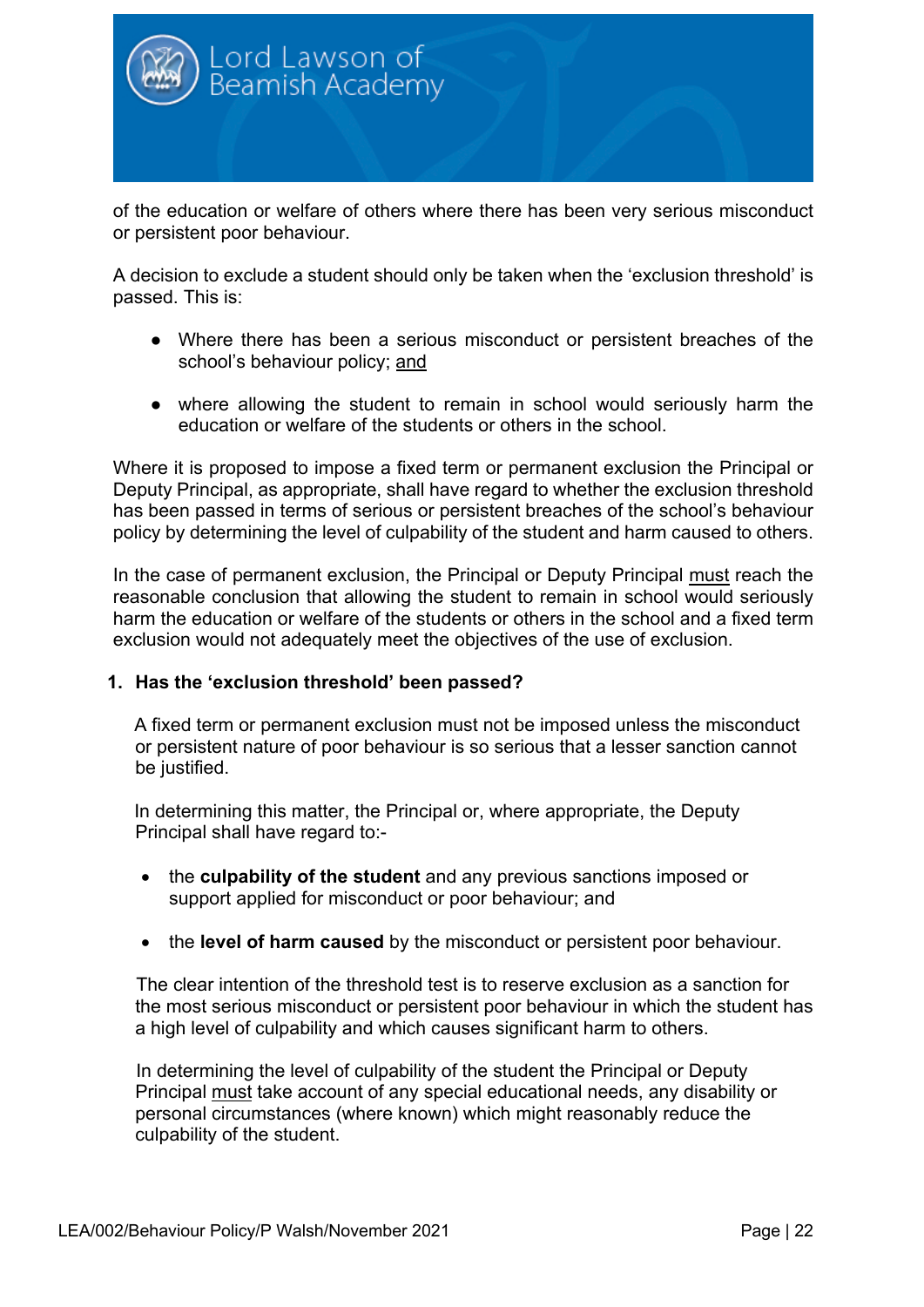

In determining the level of harm caused to others the Principal or Deputy Principal will have regard to the nature of the harm whether it be in the form of disruption to learning or good order, physical harm or harm to the mental health or wellbeing of others and the numbers of people affected. Where appropriate, the subjective views of any affected parties as to the level of harm they experienced should be taken into account.

Exclusion **should not be used as a sanction where there is a low level of culpability and a low level of harm** unless it is justified and appropriate in all the circumstances to do so. Permanent exclusion must not be used where allowing the student to remain in the Academy would not seriously harm the education or welfare of other students in the school.

Exclusion **may be used as a sanction where there is at least a high level of culpability or a high level of harm** where it is justified and appropriate in all of the circumstances to do so. The Principal or Deputy Principal should be especially mindful of any special educational needs, any disability or personal circumstances (where known) where it is determined there may be a high level of culpability but a low level of harm before reaching the conclusion that exclusion is justified and appropriate in all the circumstances.

Exclusion **will most likely be used as a sanction where there is a high level of culpability and a high level of harm** unless it would be unjustified or inappropriate in all the circumstances to do so. The Principal or Deputy Principal should be mindful of any special educational needs, any disability or personal circumstances (where known) where it is determined there may be a high level of culpability before reaching the conclusion that exclusion is justified and appropriate in all the circumstances.

#### 2. **Is it unavoidable that a fixed term or permanent exclusion be imposed?**

Passing the exclusion threshold does not mean that an exclusion should be deemed inevitable. Exclusion should not be imposed where another sanction could provide sufficient punishment and, in the case of persistent poor behaviour, sufficient restriction on the student's ability to continue to adversely affect the learning experience of others or where further reasonable intervention may be made to support the student to make better choices regarding their behaviour.

In the case of permanent exclusion for persistent poor behaviour the Principal or Deputy Principal must address the question of whether all reasonable resources have been exploited and efforts made to support the student making appropriate choices regarding their behaviour in the Academy environment and there are no other strategies, methods or approaches which the Academy could reasonably take which might lead to an improvement in behaviour.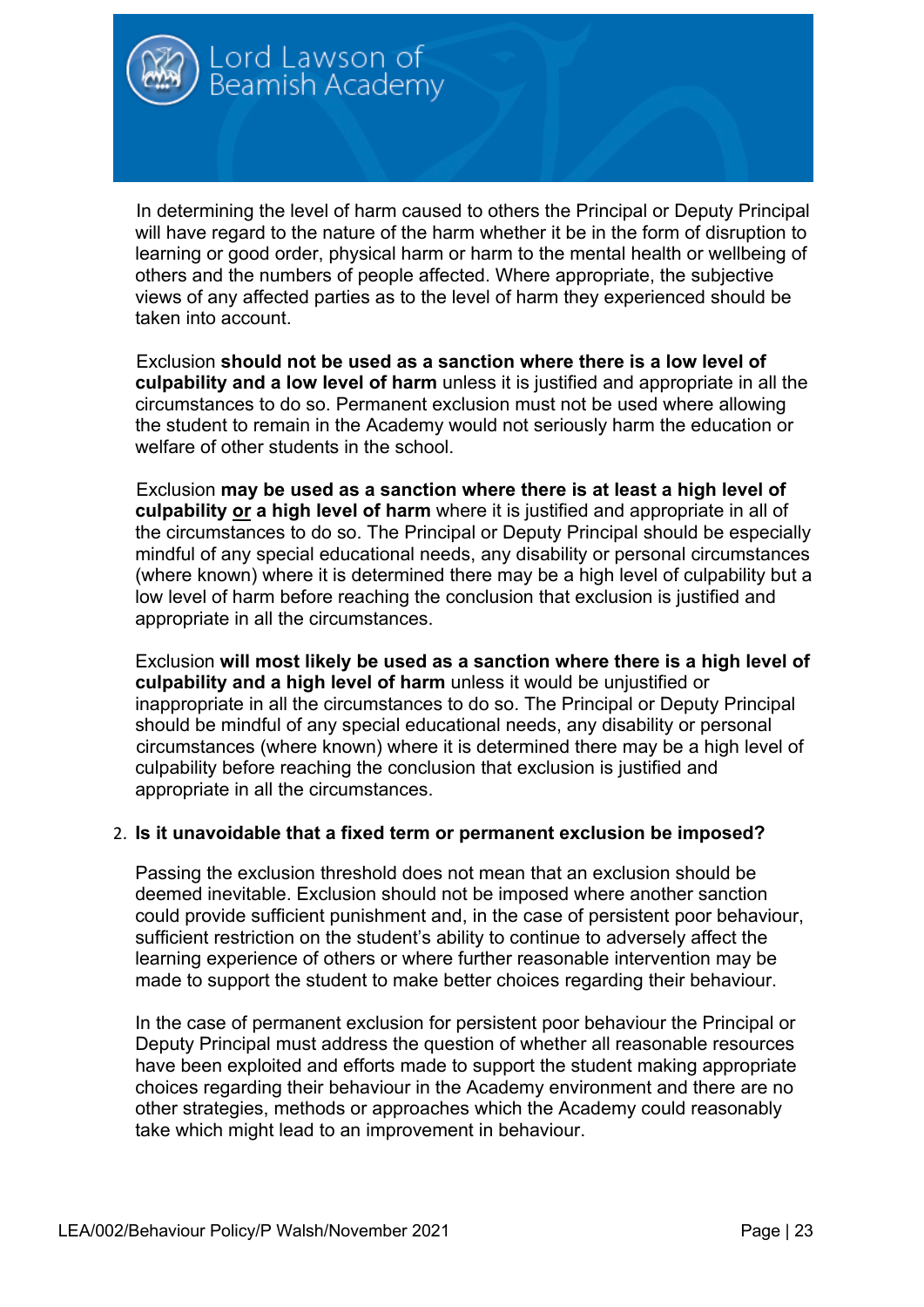

Permanent exclusion must not be imposed where allowing the student to remain in the Academy would not seriously harm the education or welfare of other students in the school.

#### **What the Academy will do where a student is excluded**

If a child is excluded from Academy, the Academy will:

- Inform the parent/carer immediately, in writing, of the reason for the exclusion;
- Set work for the first 5 days of any exclusion;
- Provide alternative provision from Day 6 of any fixed term exclusion; the Local Authority (LA) will provide this in the case of a permanent exclusion;
- Arrange a readmission meeting, at which the reasons for the exclusion will be further discussed;
- Where appropriate, arrange for a Governors' Disciplinary Committee to consider the exclusion.

A student will normally be placed in isolation during investigations leading to possible exclusion and for the remainder of the day on which a decision to exclude has been made, unless they are collected by a parent/carer. Students may also be placed in the inclusion centre on their return from exclusion.

Where there is the possibility of a permanent exclusion, the Principal will hold a preexclusion meeting with the student and parents/carers, to support the decision making process. This meeting helps the school understand clearly all of the key factors in the events that have led up to the consideration of an exclusion. It allows all parties to share any information or mitigating factors that may be relevant in coming to a reasonable decision. These meetings will be minuted and copies of the minutes will be shared with all parties for accuracy and transparency.

In the event of a permanent exclusion, the school has up to 15 normal school days to convene a Governors Disciplinary Committee, from the date that both parents and governors are informed of the decision to permanently exclude a student. Once the Governors Disciplinary Committee has decided on the outcome of the permanent exclusion, either upholding or overturning the school decision, a parent has 15 normal school days to appeal the decision. N.B. Time scales may be adjusted by the Local Authority/DfE to consider external factors e.g. COVID.

#### **What parents/carers must do where a student is excluded**

Parents/carers have a legal responsibility to supervise students during the first 5 days of any fixed term or permanent exclusion. This means that they must ensure their child is not in public during school hours. Parents/carers can be subject to fixed penalties if a child is seen out and unsupervised during that time.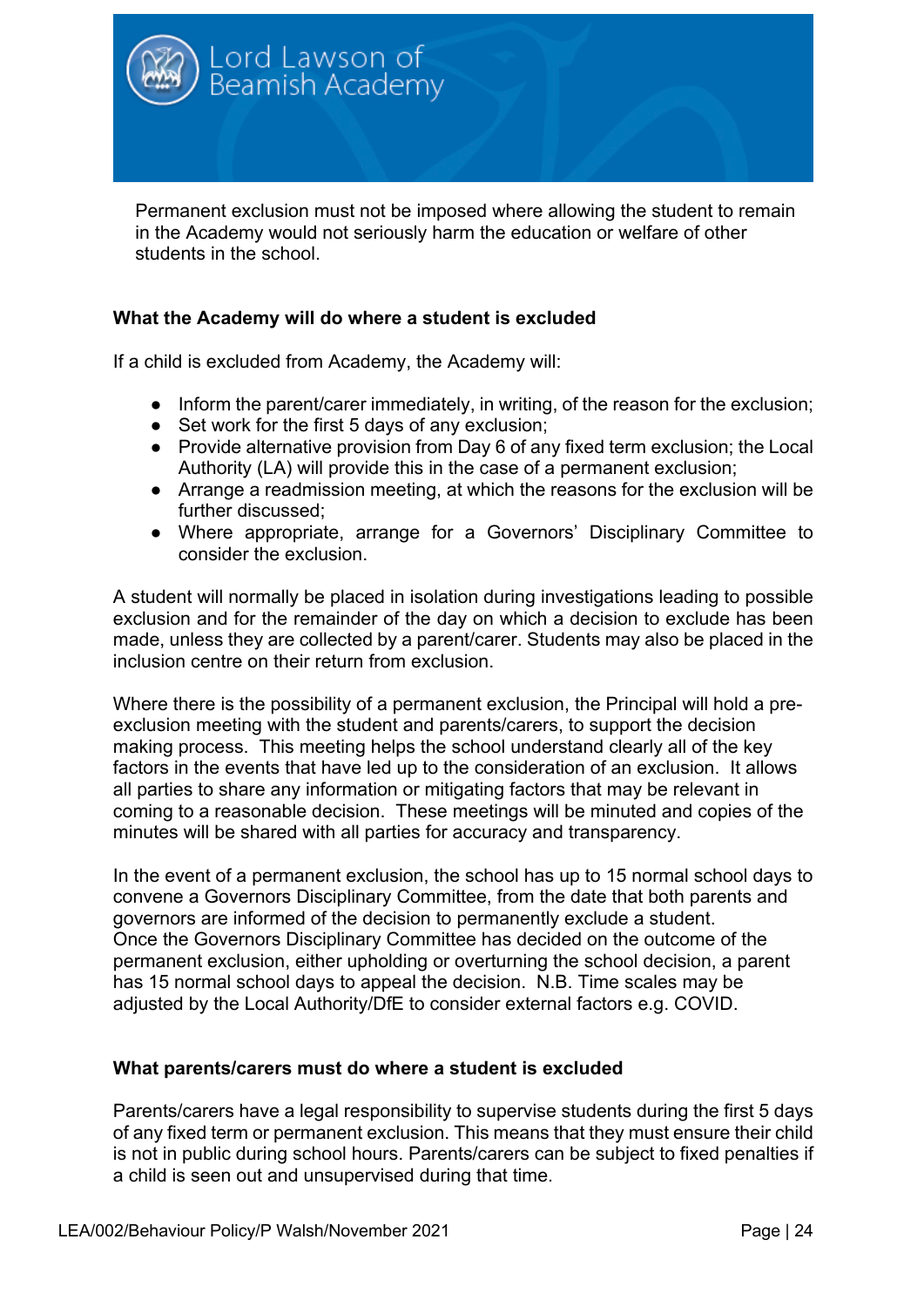

#### **What may be considered by the Academy as 'serious misconduct'?**

This list is by no means exhaustive but is designed to indicate to students the kinds of behaviour which are likely to be considered as serious misconduct. In any given incident the full circumstances will be taken into account and just because a type of conduct is not listed here does not mean that it will not be considered serious misconduct in all circumstances.

- Swearing intentionally at a member of staff;
- Stealing or deliberately damaging, destroying or disposing of property belonging to the Academy or a member of the Academy community;
- Refusing to conform to reasonable requests by a member of staff, especially where the safety or learning of others is jeopardized as a result;
- Making a malicious allegation, grievance or complaint against a member of staff;
- Making an unprovoked physical assault on another person;
- Bullying, directly or indirectly, of another student;
- Being in possession, supplying or using drugs, or those substances referred to as "legal highs", during the school day, an Academy-led activity off-site or at any time or place where the student is identifiable as a student of the Academy;
- Bringing an offensive weapon to school;
- Being in possession of pornographic material or involved in inappropriate sexualised behaviour;
- Using social networking media or the internet generally in such a way as to bully, intimidate, threaten, blackmail, harass, insult, humiliate, distress or defame other members of the Academy community;
- Selling counterfeit or stolen goods on school premises;
- Engaging in unlawful activity;
- Making or using audio or visual recordings of members of the Academy community in a way which could be construed as harassment, bullying or an invasion of their privacy;
- Taking up an inordinate amount of staff time as a result of having to deal with misbehaviour;

Where considered necessary in all the circumstances the Academy may involve the police in addition to responding to misconduct in accordance with this policy.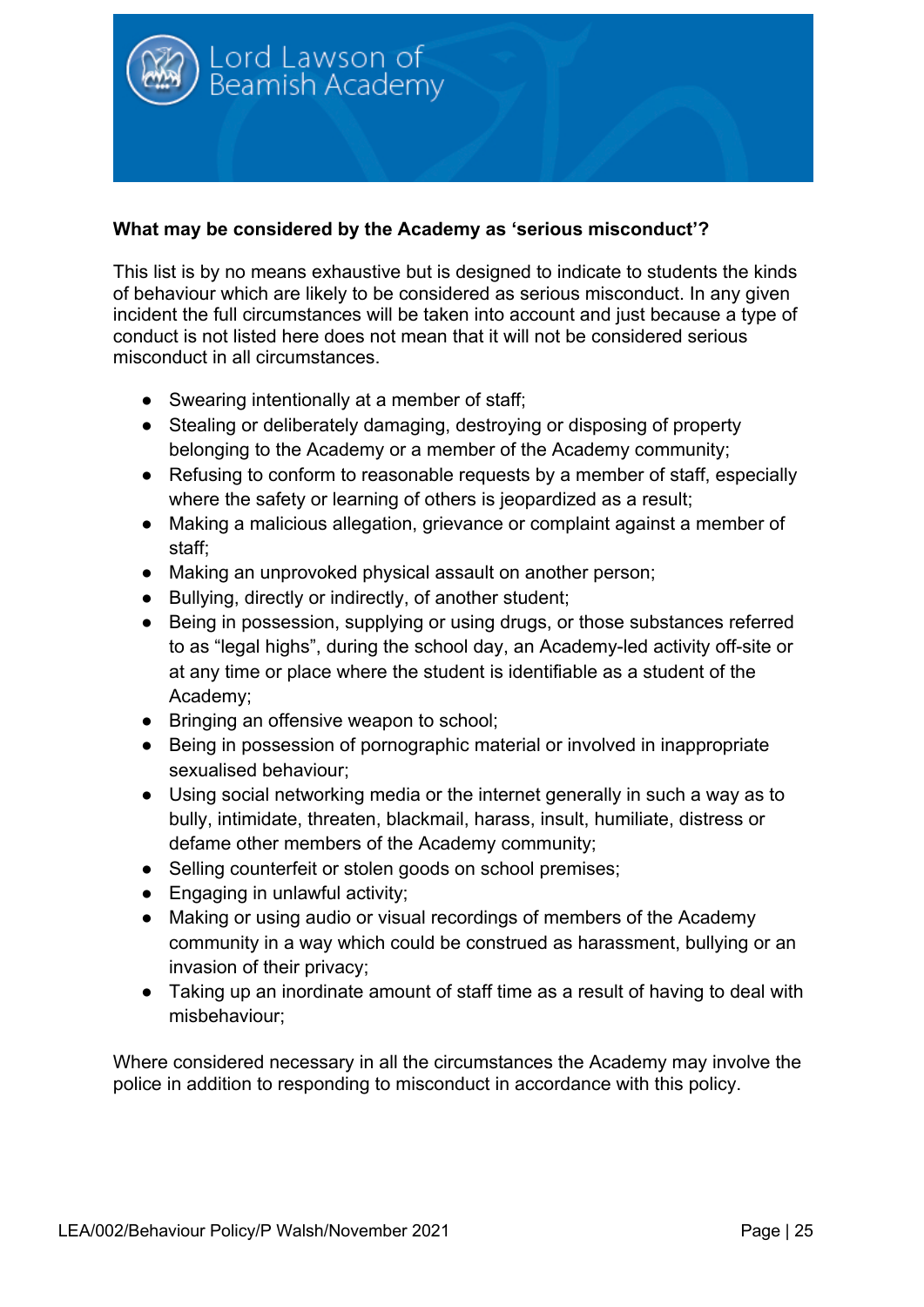

Lord Lawson of<br>Beamish Academy